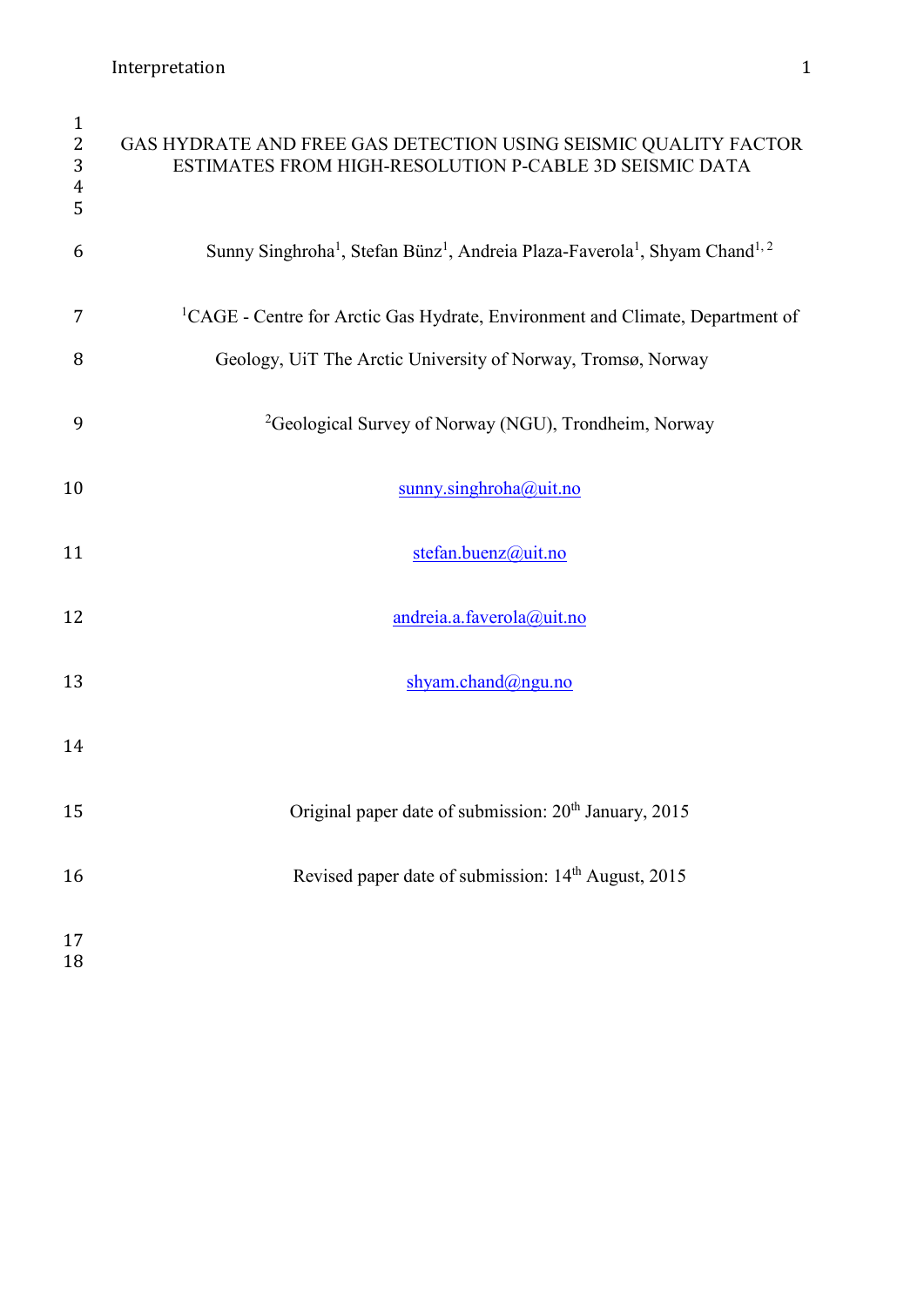# **ABSTRACT**

 Seismic attenuation in gas hydrate and free gas bearing sediments is estimated from high-resolution P-Cable 3D seismic data from Vestnesa Ridge on the Arctic continental margin of Svalbard. P-Cable data have broad bandwidth (20-300 Hz) which is extremely advantageous in estimating seismic attenuation in a medium. The seismic quality factor (Q), inverse of seismic attenuation, is estimated from the seismic dataset using centroid frequency shift method and spectral ratio method. Centroid frequency shift method establishes a relationship between the change in the centroid frequency of an amplitude spectrum and the 28 Q value of a medium. Spectral ratio method estimates the Q value of a medium by studying the differential decay of different frequencies. Broad bandwidth and short offset characteristics of the P-Cable dataset are useful to continuously map Q for different layers throughout the 3D seismic volume. The centroid frequency shift method is found to be relatively more stable than spectral ratio method. Q values estimated using these two methods are in concordance with each other. The Q data documents attenuation anomalies in the layers in the gas hydrate stability zone above the BSR and in the free gas zone below. Changes in the attenuation anomalies correlate with small-scale fault systems in the Vestnesa Ridge suggesting a strong structural control on the distribution of free gas and gas hydrates in the region. We argue that high and spatially limited Q anomalies in the layer above the BSR indicate the presence of gas hydrates in marine sediments in this setting. Hence, the presented workflow to analyze Q using high-resolution P-cable 3D seismic data with a large bandwidth can be a potential technique to detect and directly map the distribution of gas hydrates in marine sediments.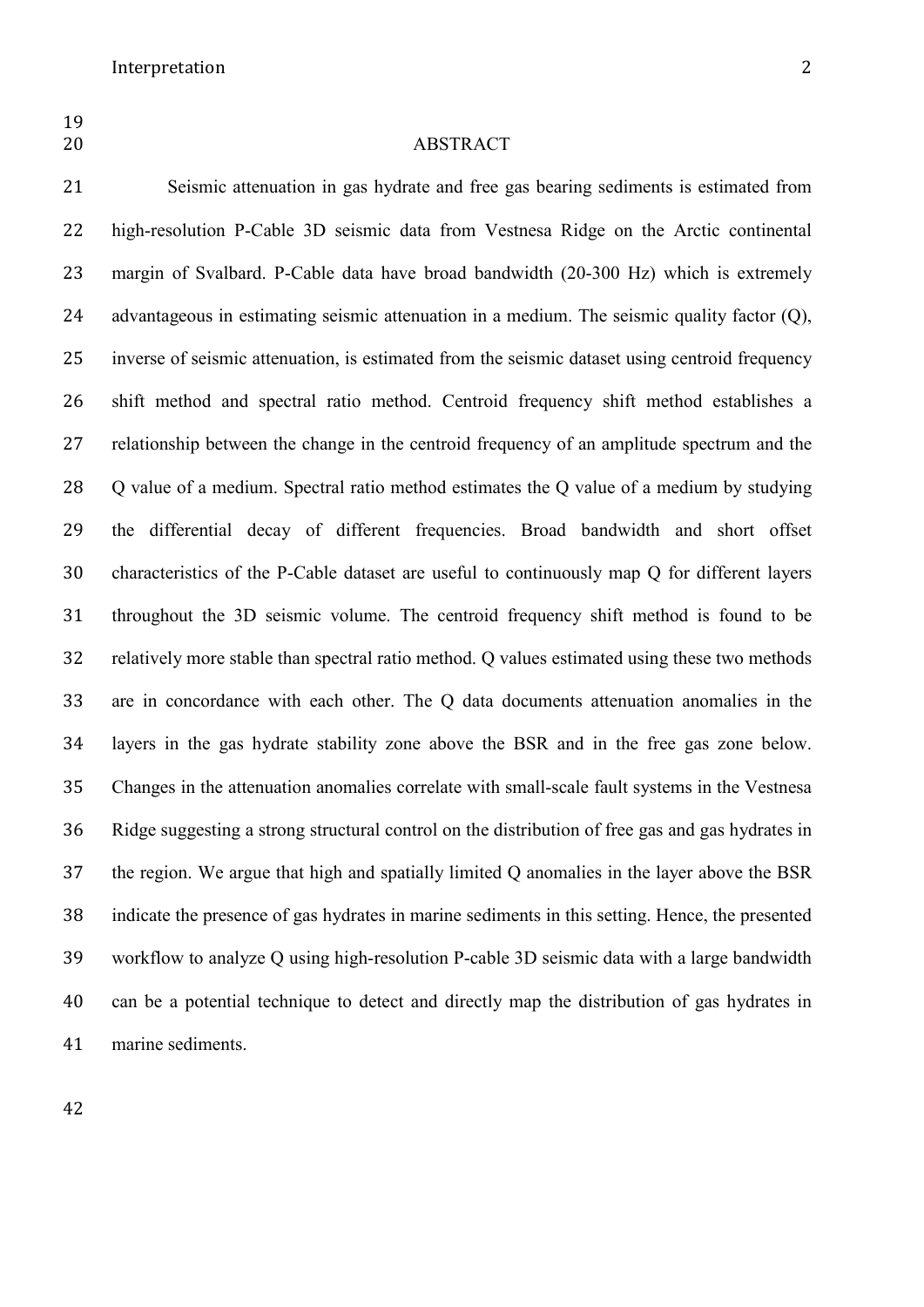#### INTRODUCTION

 Gas hydrates are crystalline ice like structures normally formed at certain temperature and pressure conditions (Brooks et al., 1986). The temperature and pressure conditions required for gas hydrates formation are available in continental slope and permafrost environments (Sloan, 1998). The presence of marine gas hydrates in continental margins has been confirmed from different drilling activities (Collett and Ladd, 2000; Collett et al., 1999; Riedel et al., 2010; Ryu et al., 2013; Liu et al., 2012; Zhang et al., 2007). Seismic methods are commonly used to remotely identify gas hydrates in the marine sediments. The presence of gas hydrates in the sediments is often indicated in seismic data by a bottom simulating reflection (BSR) (Shipley et al., 1979). It marks a sharp impedance contrast between hydrate- bearing and gas-charged sediments. The BSR occurs at the base of the hydrate stability zone, which is governed mostly by pressure and temperature conditions (Sloan, 1998). Due to this control, the BSR often mimics the seafloor; therefore, cross-cuts the sedimentary strata (Shipley at al., 1979). Since the presence of gas hydrates increases the velocities, concentration of gas hydrates in sediments is usually estimated using seismic velocity models (Lee and Collett, 2001; Gei and Carcione, 2003; Ecker et al., 1998; Chand et al., 2004). The presence of gas hydrates in sediments has a pronounced effect on amplitude and frequency characteristics of a seismic signal also (Guerin and Goldberg, 2002; Pratt et al., 2003; Chand and Minshull, 2004). Hydrates in sediments show contradicting amplitude characteristics in seismic sections like amplitude blanking (Korenaga et al., 1997) and amplitude enhancements (Nouzé et al., 2004; Yoo et al., 2013, Riedel et al., 2010) at different geological settings.

 Seismic signal attenuates mainly due to extrinsic attenuation (due to factors like spherical divergence, obliquity factor, scattering etc.) and intrinsic attenuation (due to conversion of vibration energy into heat energy) (Mavko et al., 1998). At seismic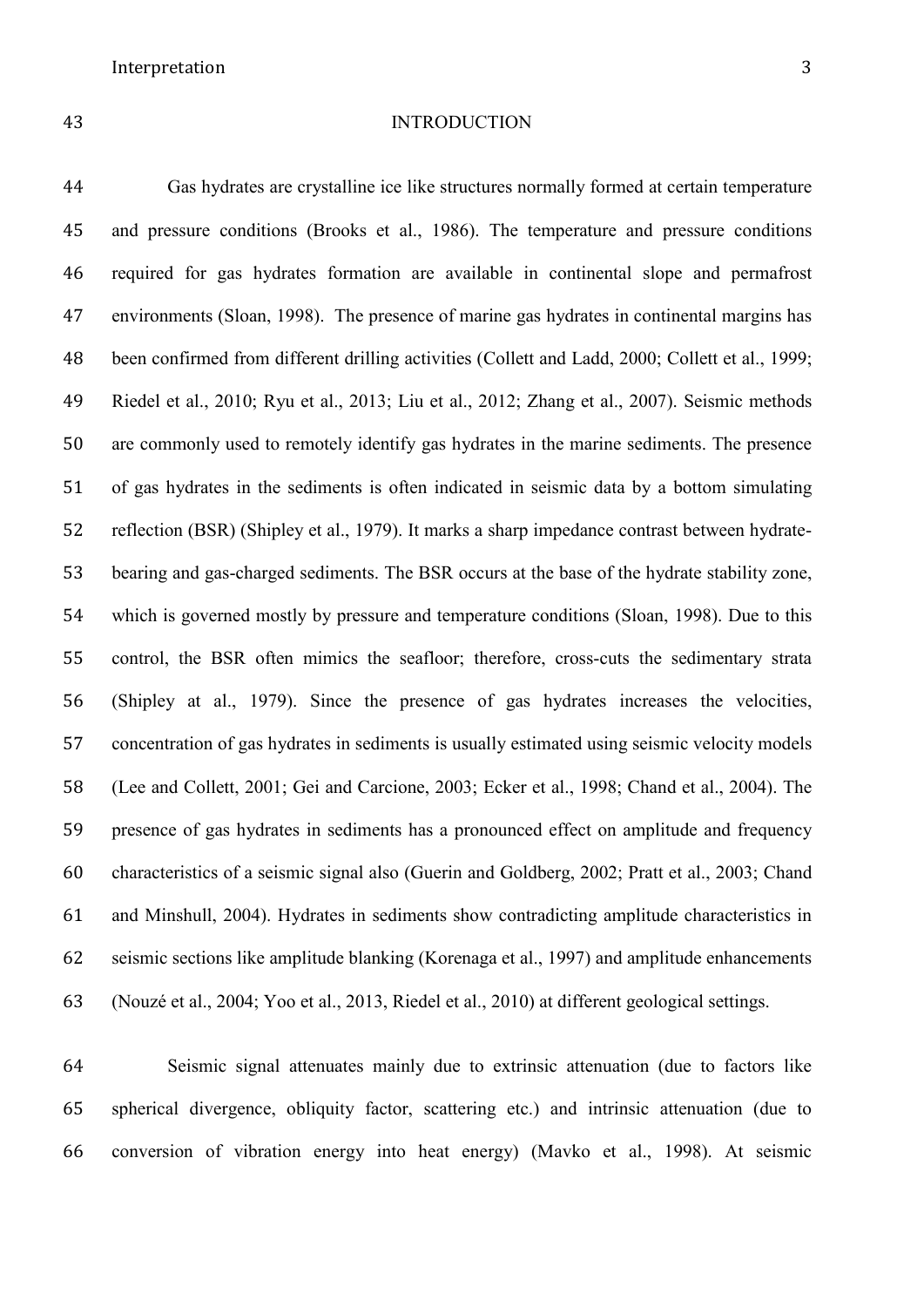frequencies, analysis on attenuation normally refers to intrinsic attenuation (Mavko et al., 1998) which can be studied through spectral analysis (Jacobson et al., 1981). Since gas hydrate increases the stiffness of the matrix (Jung et al., 2012) and P-wave velocity, it was normally assumed that the sediments saturated with gas hydrates will show lower attenuation (Wood et al., 2000). Unlike P-wave velocity, no unique trend of seismic attenuation in gas hydrates can be observed from the literature; thus making attenuation characteristic of the gas hydrate bearing sediments a debatable topic (Guerin et al., 1999; Wood et al., 2000; Chand et al., 2004; Rossi et al., 2007; Sain et al., 2009; Sain and Singh, 2011; Jaiswal et al., 2012; Dewangan et al., 2014). Laboratory experiments in hydrate bearing sediments indicated increase of attenuation with hydrate saturation (Priest et al., 2006; Best et al., 2013) whereas attenuation estimates from field experiments on gas hydrates indicated contradicting results. For example, studies on well log data (Guerin and Goldberg, 2002; Guerin and Goldberg, 2005; Matsushima, 2005), VSP data (Pratt et al., 2005; Bellefleur et al., 2007) and on cross- hole seismic data (Pratt et al., 2003; Bauer et al., 2005) indicated an increase in attenuation. Other studies, mainly on surface seismic data (Dewangan et al., 2014; Rossi et al., 2007; Matsushima, 2006) indicated a decrease in attenuation. The increase (Guerin and Goldberg, 2002; Gei and Carcione, 2003; Chand and Minshull, 2004; Lee and Collet, 2006) and decrease (Dewangan et al., 2014; Sain and Singh, 2011) in attenuation has been explained by using different rock physics models depending on the assumed micro structure of the hydrate 86 and also sediment-hydrate mixtures. Chand and Minshull (2004) suggested that the amount of attenuation not only changes with hydrate saturation but also with the frequency of seismic signal.

 The seismic quality factor (Q), inverse of seismic attenuation, can be estimated from the seismic dataset using different methods which includes the amplitude decay method (Badri and Mooney, 1987), the rise time method (Gladwin and Stacey, 1974), the centroid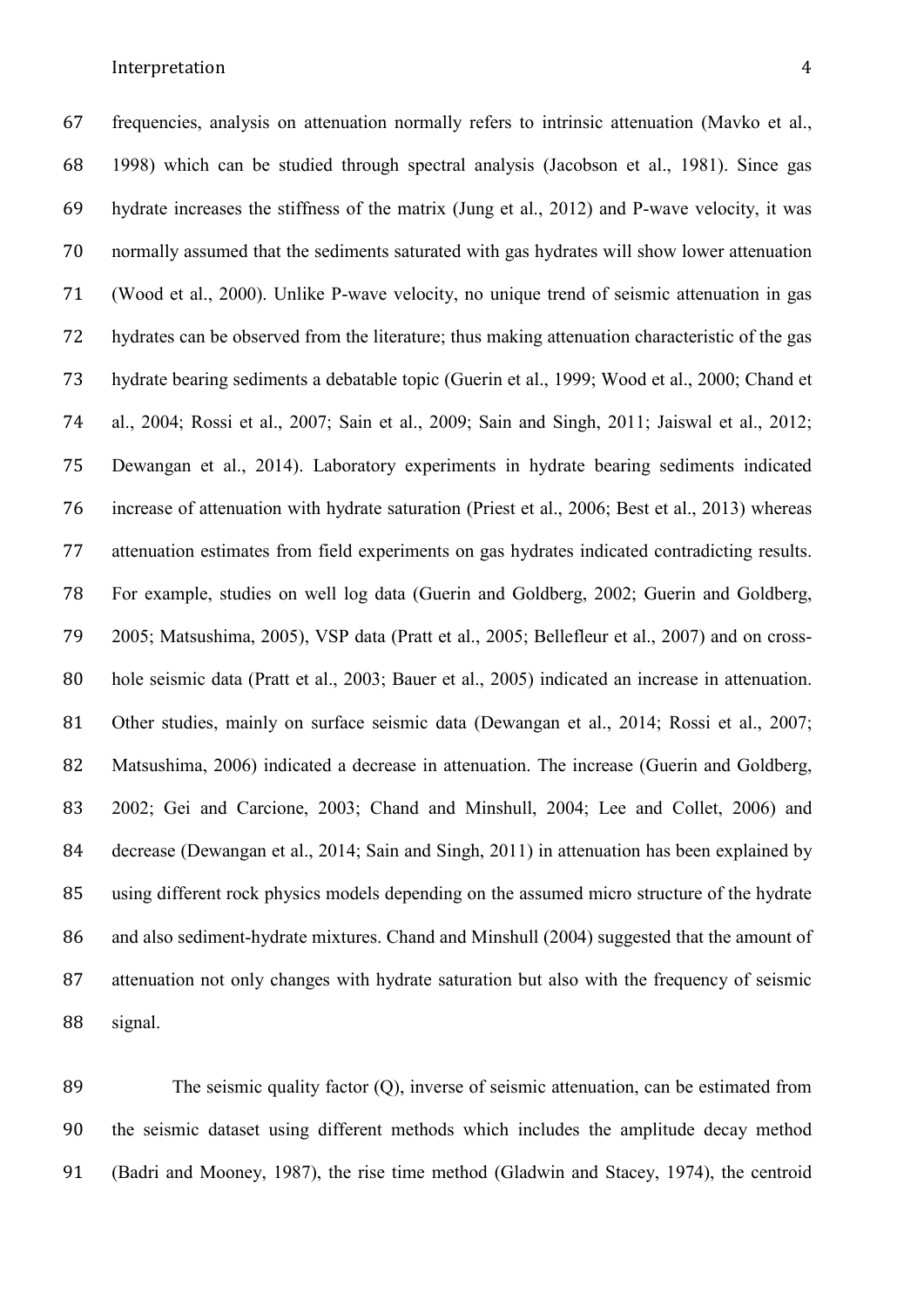frequency shift method (Quan and Harris, 1997), wavelet modeling (Jannsen et al., 1985), the pulse broadening method (Hatherly, 1986), the spectral ratio method (Jannsen et al., 1985; Båth, 1982) and the inversion method (Amundsen and Mittet, 1994). Tonn (1991) compared 10 methods of attenuation estimation using VSP seismograms and concluded that no single method is suitable for all situations.

 In the present study, we apply two different methods to investigate seismic attenuation in gas hydrate and free gas saturated sediments from Vestnesa Ridge, a deep- water gas hydrate system located offshore west-Svalbard (Figure 1). The quality factor (Q) has been estimated from P-Cable seismic data using the spectral ratio method (Jannsen et al., 1985) and the centroid frequency shift method (Quan and Harris, 1997). The centroid frequency shift method establishes a relationship between the change in the centroid frequency of an amplitude spectrum and the Q value of a medium (Quan and Harris, 1997). On the contrary, the spectral ratio method estimates the Q value of a medium by studying the differential decay of different frequencies (Båth, 1982). Due to limitation of seismic bandwidth in conventional seismic data, it is almost impossible to map Q with high accuracy. Low signal to noise ratio, short bandwidth, source/receiver array directivity and distinct raypaths in a CDP gather are the main problems encountered in Q analysis from conventional surface seismic data (Hustedt and Clark, 1999). But P-Cable surface seismic data is essentially zero-offset (offset varying from 97-143 m) in deep water and has broad bandwidth (20-300 Hz). Raypaths of different traces in a CDP gather of P-Cable data are approximately similar at deep water depth as offset is quite small. Stacked P-Cable data has high signal to noise ratio and the stacking process involves traces with almost similar raypaths. These characteristics of P-cable data match well with the characteristics of VSP data (Galperin, 1985) and make P-Cable data suitable for subsurface Q analysis. Moreover, using P-Cable 3D seismic data for estimating Q allows us to analyze the spatial distribution of Q which can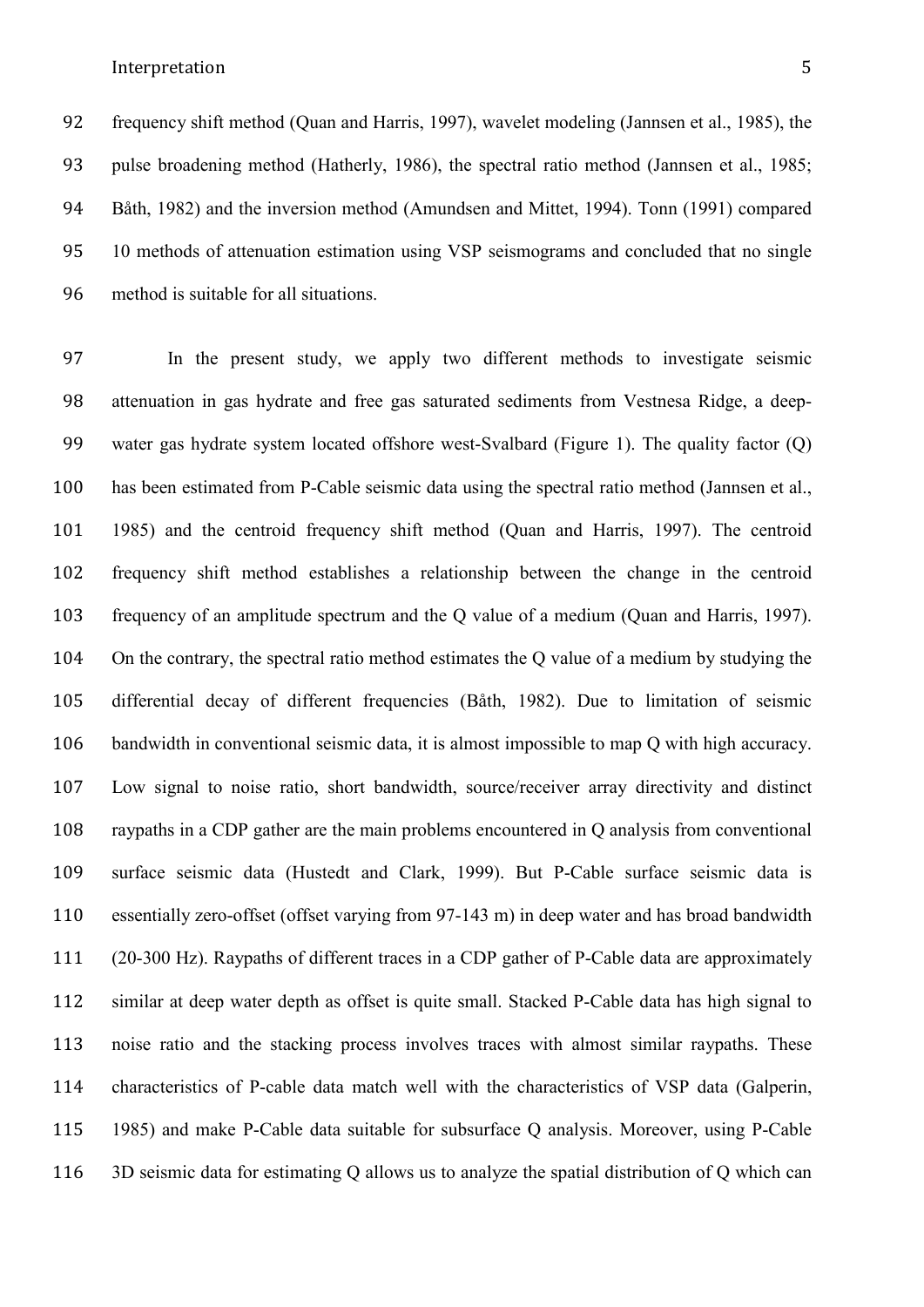be integrated with 3D seismic interpretation. Thereby, we can link Q estimates with anomalies related to the presence of gas hydrate and free gas in the sediments.

# STUDY AREA

120 Our study focuses on the active seeping segment of Vestnesa Ridge, a ~100 km long gas hydrate charged contourite drift developed over < 20 Ma oceanic crust offshore west- Svalbard (Figure 1) (Eiken and Hinz, 1993; Vogt et al., 1994, Bünz et al., 2012). The contourite drift is in close proximity to the Molloy and the Knipovich slow-spreading oceanic ridges and it is located between the Molloy and the Spitsbergen Transform Faults (e.g., Ritzmann et al., 2004). Vestnesa Ridge consists of three main stratigraphic sequences named according to correlation with ODP sites at the Yermak Plateau (YP) (Eiken and Hinz, 1993): the oldest unit (YP1) is of Miocene age and consists dominantly of syn-rift deposits directly lying over the oceanic crust (Eiken and Hinz, 1993; Ritzmann et al., 2004); the middle sequence (YP2) consists of sediments deposited by migrating contour currents; and finally the youngest sequence (YP3), is dominated by margin parallel contour currents and by glacigenic debris flow deposits (Howe et al., 2008).

 A gas hydrate system and associated free gas zone exists along Vestnesa Ridge (Hustoft et al., 2009; Petersen et al., 2010; Bünz et al., 2012; Plaza-Faverola et al., 2015). The system is restricted to the upper stratigraphic sequence (YP3) and has a series of gas chimneys and pockmarks associated along the full extent of Vestnesa Ridge. However, only pockmarks located towards the easternmost part of the ridge (where our 3D seismic survey is located; Figure 1) are actively seeping gas at present (Bünz et al., 2012; Smith et al., 2014). Gas chimneys towards the westernmost part of the ridge seem inactive at present but foraminiferal records indicated past activity at around 8000 my ago (Consolaro et al., 2014).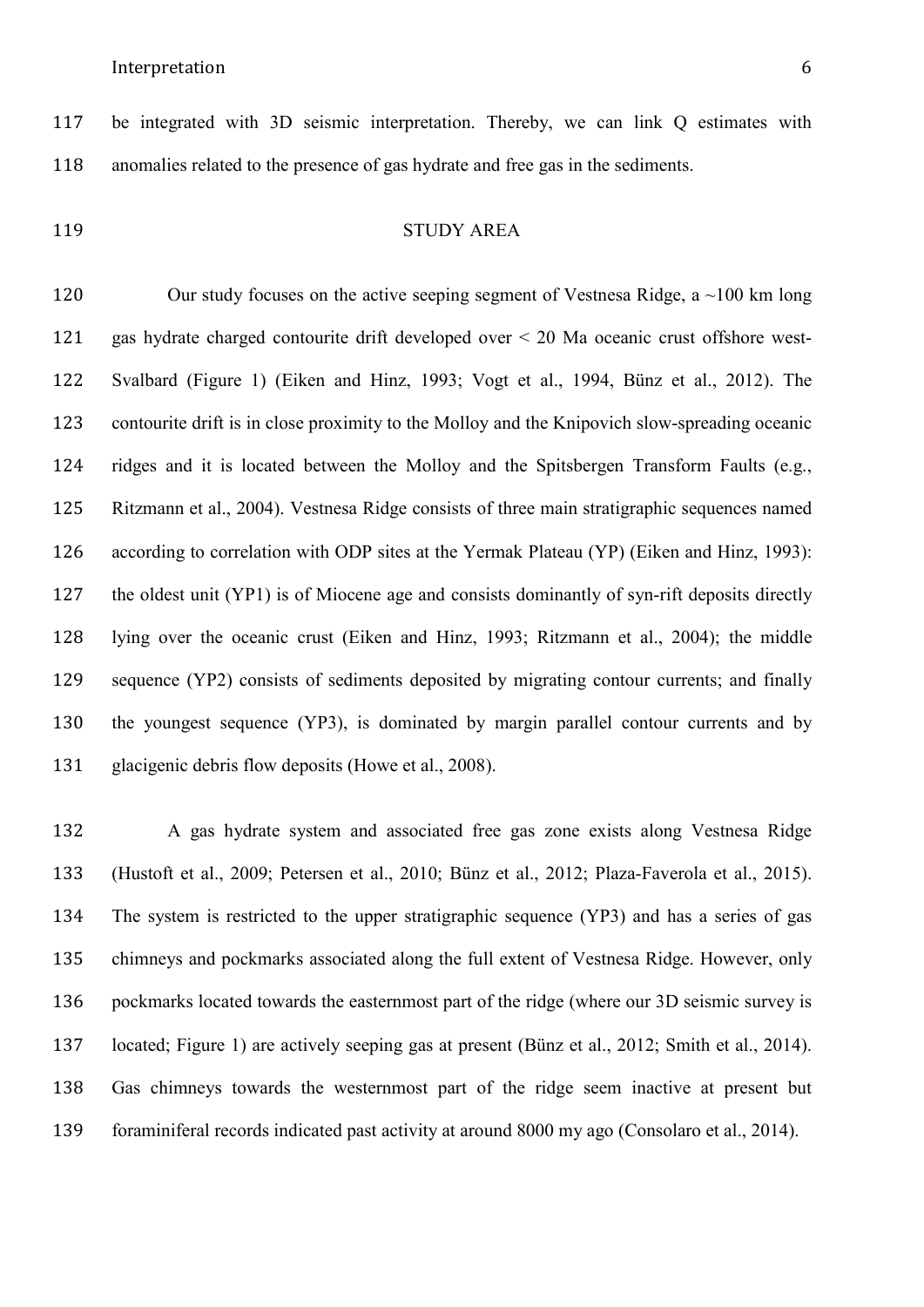# DATA

 We used high-resolution P-Cable (Planke et al., 2009; Petersen et al., 2010) 3D seismic data acquired in 2013 on board R/V Helmer Hanssen (Plaza-Faverola et al., 2015). The system consists of 14 streamers towed parallel behind the ship. The 25-m-long streamers contain 8 receiver groups each. The streamers are attached to a cross cable towed perpendicular to the vessel's streaming direction and spread by two large trawl doors. The spacing of streamers along the cross cable is 12.5 m. However, due to curvature of the cross cable, the distance between streamers is varying between 6-10 m. The high-resolution P-148 Cable system was used together with mini-GI gun  $(15/15 \text{ in}^3)$ . The gun was fired at an interval of 6 s with a firing pressure of 170 bar. Source-receiver offset varies from 97-143 m. Traces have been recorded with 3 s record length at 0.25 ms sampling interval.

 During seismic data processing, utmost care has been taken to avoid all the steps that can potentially distort the amplitude spectrum within the main seismic bandwidth. The processing of the high-resolution 3D seismic data mainly included navigational correction, static and tidal correction, binning, bandpass filtering (10-20-300-350), NMO correction and stacking. NMO correction can potentially distort the amplitude spectrum due to NMO stretching. But for short offset seismic data in deep water, this distortion will be too small and can be neglected. 3D Stolt migration was applied using a constant velocity of 1500 m/s. The spatial resolution of the seismic data is quite high with a bin size of 6.25 x 6.25 m. The 159 seismic data covers an area of about  $14 \text{ km}^2$ . The data has a broad frequency spectrum ranging from approximately 20 to 300 Hz (Figure 2a).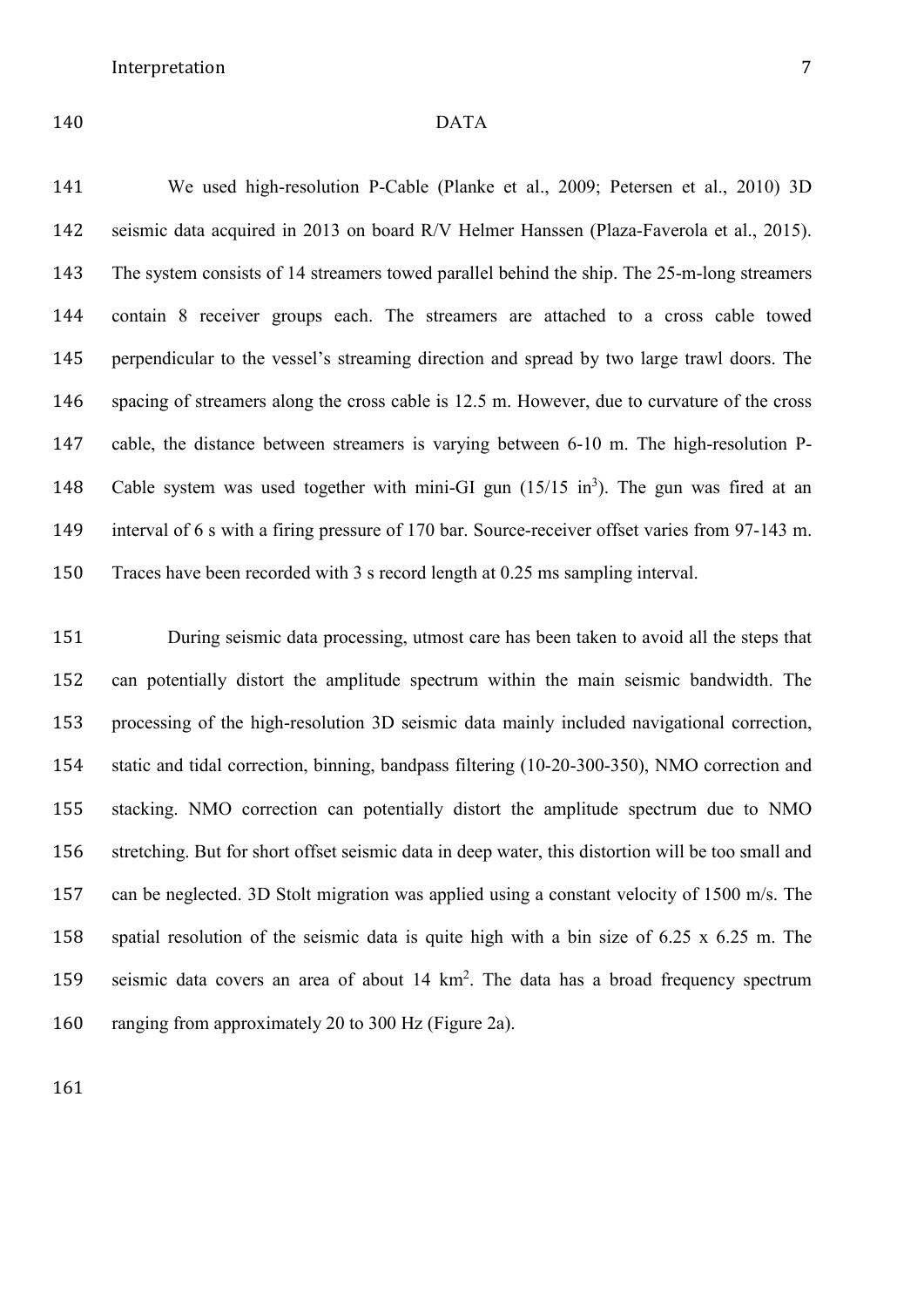#### METHODOLOGY

 Amplitude, frequency and phase are three basic attributes of a seismic signal. Quantitative analysis of these attributes is done using different derivations and transforms. For example, quantitative estimation of frequency attribute involves different time-frequency transforms. Reine et al. (2009) discussed the robustness of seismic attenuation measurements using different time-frequency transforms. In the present study, short-time Fourier transform (Gabor, 1946) is used to transform a seismic signal into frequency domain. The data converted to frequency domain is used to study seismic attenuation. We use centroid frequency shift (Quan and Harris, 1997) and spectral ratio method (Jannsen et al., 1985) to estimate Q in gas hydrate and free gas saturated sediments.

# **Centroid frequency method**

173 Centroid frequency of an amplitude spectrum  $(f_c)$  is defined as:

$$
f_c = \frac{\sum A(f) \times f}{\sum A(f)} \quad (1)
$$

175 Where A(f) corresponds to amplitude of frequency (f) in an amplitude spectrum.

 Centroid frequency of a signal gives an idea about the energy level of a signal. Since energy of a signal decreases as it propagates in the sub-surface, centroid frequency of an amplitude spectrum shifts towards lower values with further propagation into deeper layers. By plotting the centroid frequency for the entire seismic section, a broad overview about the subsurface seismic attenuation can be established. Quan and Harris (1997) proposed a method to estimate Q using centroid frequency shift analysis. They considered the amplitude spectrum of the received signal R(f) as a function of incident wave S(f) and instrument/medium response G(f)H(f).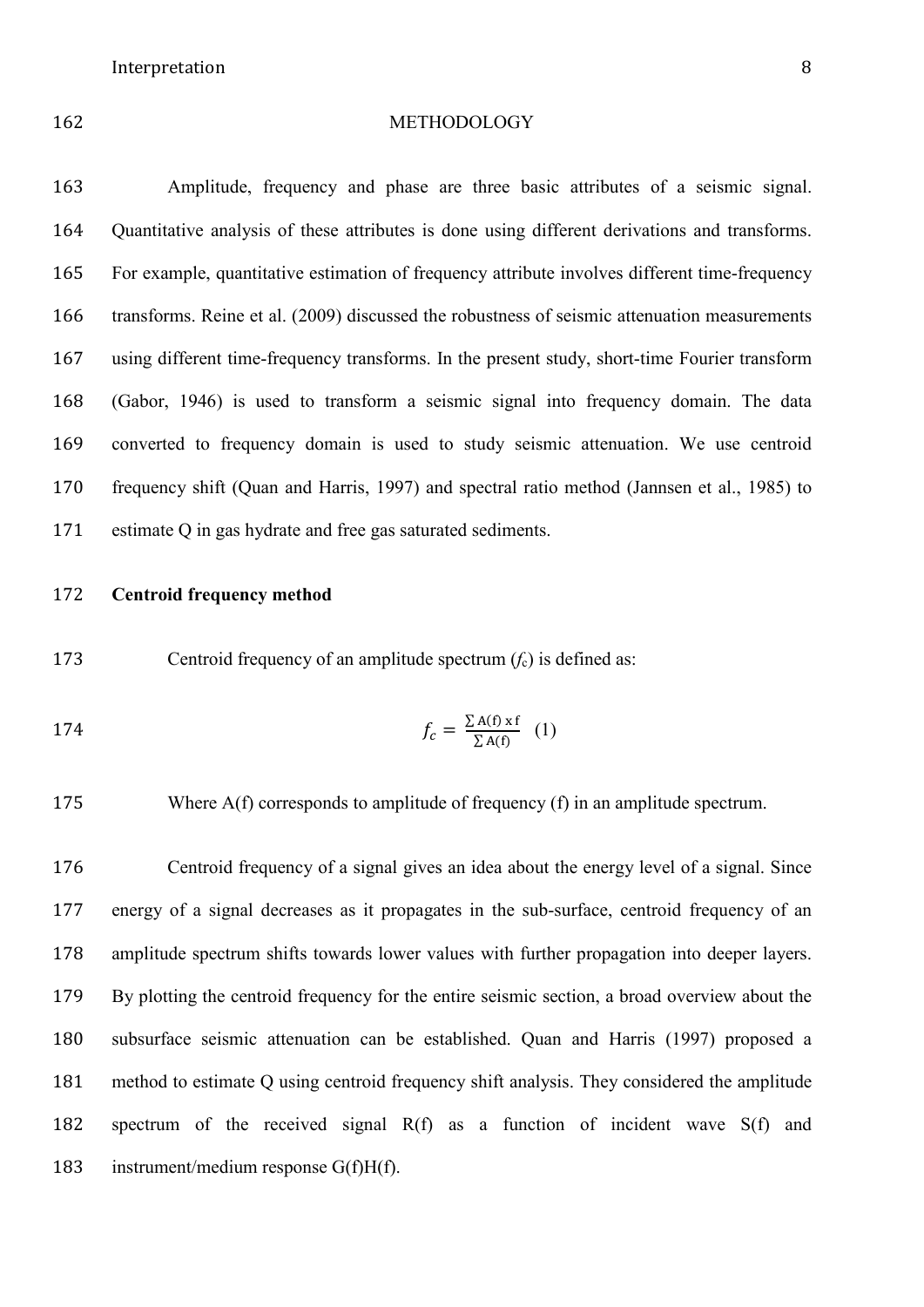$$
R(f) = G(f)H(f)S(f) \tag{2}
$$

 Parameter G(f) includes geometrical spreading, instrument response, source/receiver coupling, radiation/transmission coefficients, and phase accumulation effects caused by propagation. H(f) is a factor which takes into account the effect of intrinsic attenuation on a seismic signal. Since attenuation is proportional to frequency within the seismic bandwidth, response H(f) can be written as (Johnston et al., 1979):

190 
$$
H(f) = \exp\left(-f \int_{ray} \alpha_0 dl\right) \quad (3)
$$

191 Where the integral is taken along the ray path, and  $\alpha_0$  is the attenuation coefficient 192 defined by (Johnston et al., 1979):

$$
\alpha_0 = \frac{\pi}{\mathbf{Q}\mathbf{v}} \tag{4}
$$

194 Where Q is the quality factor and v is the velocity of the medium.

195 With the assumption that the amplitude spectrum follows Gaussian pattern of 196 distribution, Quan and Harris (1997) after rearranging the equations finally came to the 197 following equation:

$$
\int_{\text{ray}} \alpha_0 \, \mathrm{dl} = \frac{f_s - f_r}{\sigma_s^2} \tag{5}
$$

199 Where  $f_s$  is the centroid frequency of the source signal (Figure 2b),  $f_r$  is the centroid 200 frequency of the received signal, and  $\sigma_s^2$  is the variance of the source amplitude spectrum.

$$
\sigma_s^2 = \frac{\int_0^\infty (f - f_s)^2 A(f) df}{\int_0^\infty A(f) df} \tag{6}
$$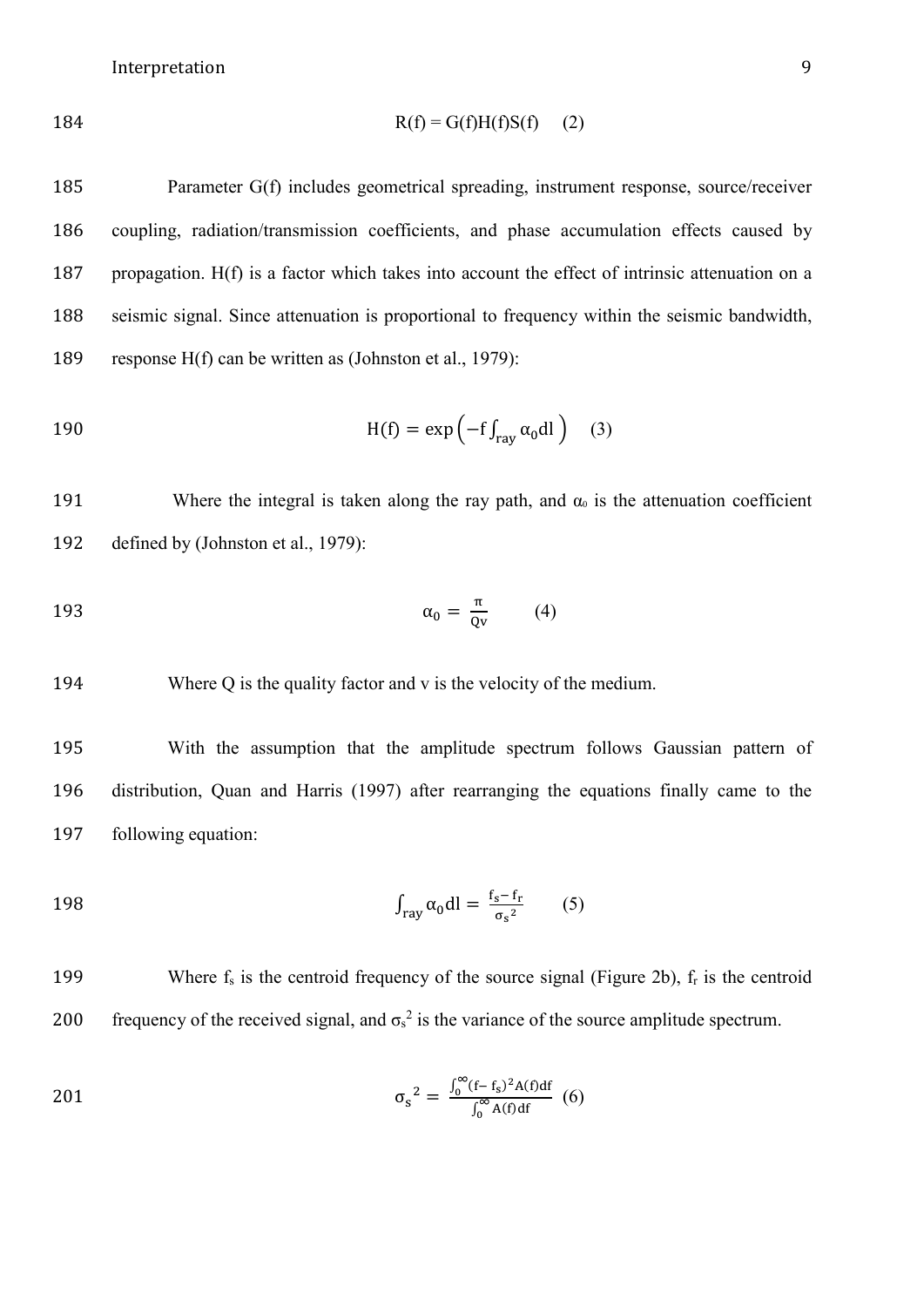202 Where A(f) is the amplitude spectrum of the source signal and other parameters are 203 same as described in the above equation. In order to account for the increase in the variance 204 of amplitude spectrum,  $\sigma_s^2$ , of seismic signal with arrival time, a trend line for  $\sigma_s^2$  at different 205 arrival times is estimated (Figure 2c). Straight line is fitted to the mean  $\sigma_s^2$  values.

206 If velocity and quality factor (Q) is assumed constant in a medium, the final 207 expression for quality factor (Q) can be written (Talukder, 2013) as:

$$
Q = \frac{\pi \sigma_s^2 \Delta t}{f_s - f_r} \tag{7}
$$

209 Where  $\Delta t$  is the total travel time and rest of the parameters are same as described in 210 above equations.

# 211 **Spectral ratio method**

 Spectral ratio method is one of the most commonly used methods to estimate Q in a medium. This method takes into account the differential decay of different frequencies. Higher frequencies tend to decay at a much higher rate as compared to lower frequencies while passing through an attenuating medium (Båth, 1982). Differential decay of different frequencies depends upon Q of a medium.

217 Jannsen et al. (1985) discussed about the application of spectral ratio method to 218 estimate Q from seismic data. Amplitude spectrums  $(A_1(\omega))$  and  $A_2(\omega)$  of two reflections 219 from different depths  $(Z_1 \text{ and } Z_2)$ , can be written as:

220 
$$
A_1(\omega) = A_0(\omega)G(Z_1)R_1e^{-2\alpha_1Z_1}
$$
 (8)

221 
$$
A_2(\omega) = A_0(\omega)G(Z_2)(1 - R_1^2)R_2e^{-2\alpha_1Z_1}e^{-2\alpha_2(Z_2 - Z_1)} \qquad (9)
$$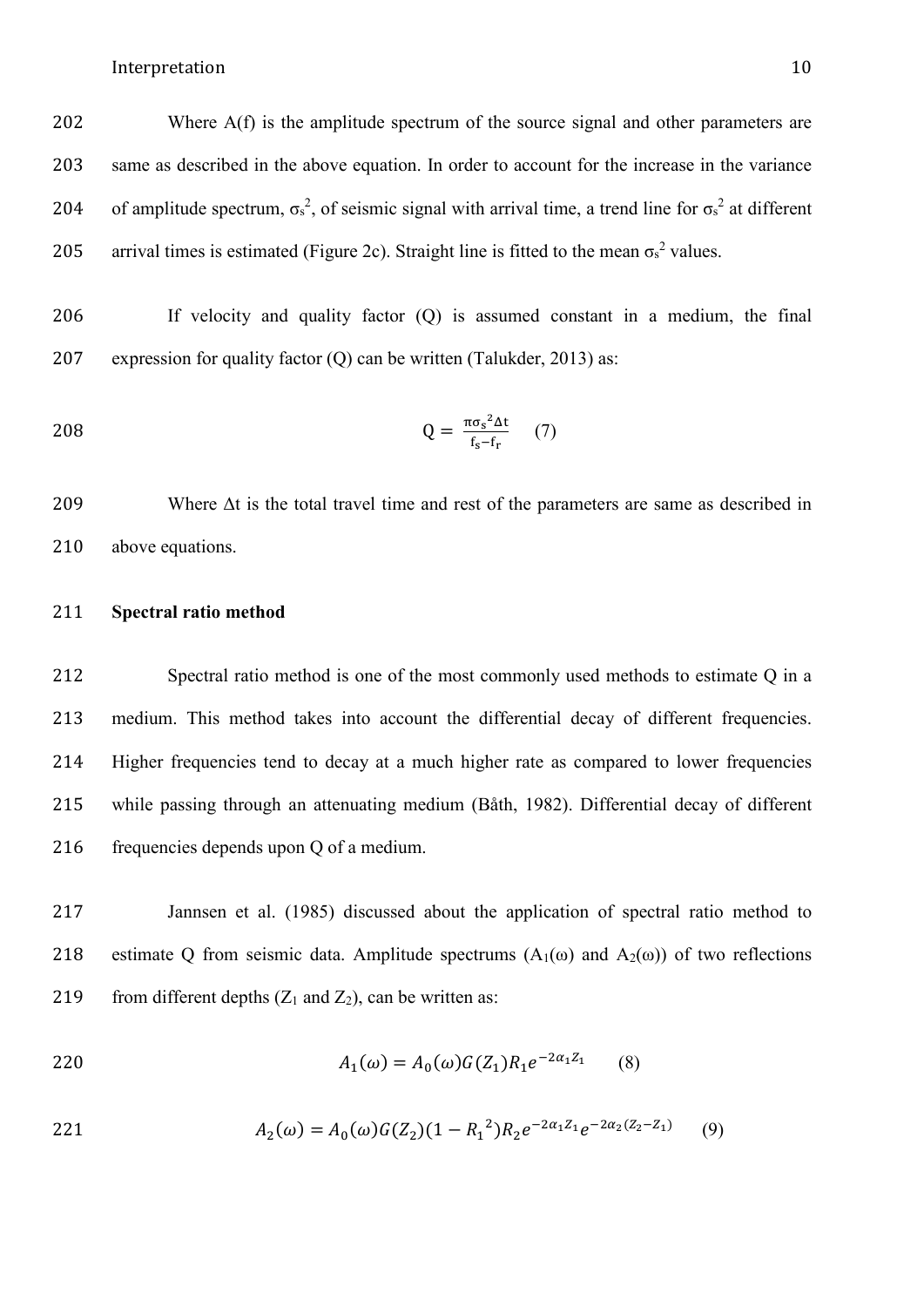222 Where  $A_0(\omega)$  is the amplitude spectrum of the incident wavelet at  $Z=0$ ,  $G(Z_1)$  and  $223$  G( $Z_2$ ) accounts for the geometrical spreading and other factors leading to decay in 224 amplitudes, R<sub>1</sub> and R<sub>2</sub> are reflection coefficients for different boundaries, and  $\alpha_1$  and  $\alpha_2$  are 225 the attenuation coefficients. The spectral ratio (SR) of two spectra can be written as:

$$
SR(\omega) = C_1 e^{-2\alpha_2 (Z_2 - Z_1)} \tag{10}
$$

227 
$$
C_1 = \frac{G(Z_2)(1 - R_1^2)R_2}{G(Z_1)R_1} \qquad (11)
$$

228 Where *C*<sup>1</sup> is the ratio of factors related to geometrical spreading and reflection 229 coefficients. Assuming phase velocity β to be independent of frequency in spectral ratio 230 (Båth, 1982), natural log of spectral ratio can be written as:

$$
\ln(SR(\omega)) = \ln(C_1) - \alpha_2 \Delta T \beta \tag{12}
$$

232 where  $\Delta T$  is the time difference between two reflections. Substituting the value of  $\alpha$ 233 as  $\pi f/(Q\beta)$  (Johnston et al., 1979), we get linear relation between ln  $(SR(\omega))$  and frequency, 234 i.e.,

$$
\ln(SR(\omega)) = \ln(C_1) - \left(\frac{\pi \Delta T}{Q}\right)f\tag{13}
$$

236 Hence, the slope i.e. -  $(\pi \Delta T/O)$  of the spectral ratio (in logarithmic scale) vs frequency plot depends on the Q of a medium, and the intercept is related to the geometrical spreading and reflection coefficients which are independent of frequency. Using this concept, Q value can be estimated from the slope of the best fit line in spectral ratio (in logarithmic scale) vs frequency plot. In real data, two wavelets can be picked by windowing two reflections (Figure 3a) and then Fourier transform can be applied to get amplitude spectrum of these two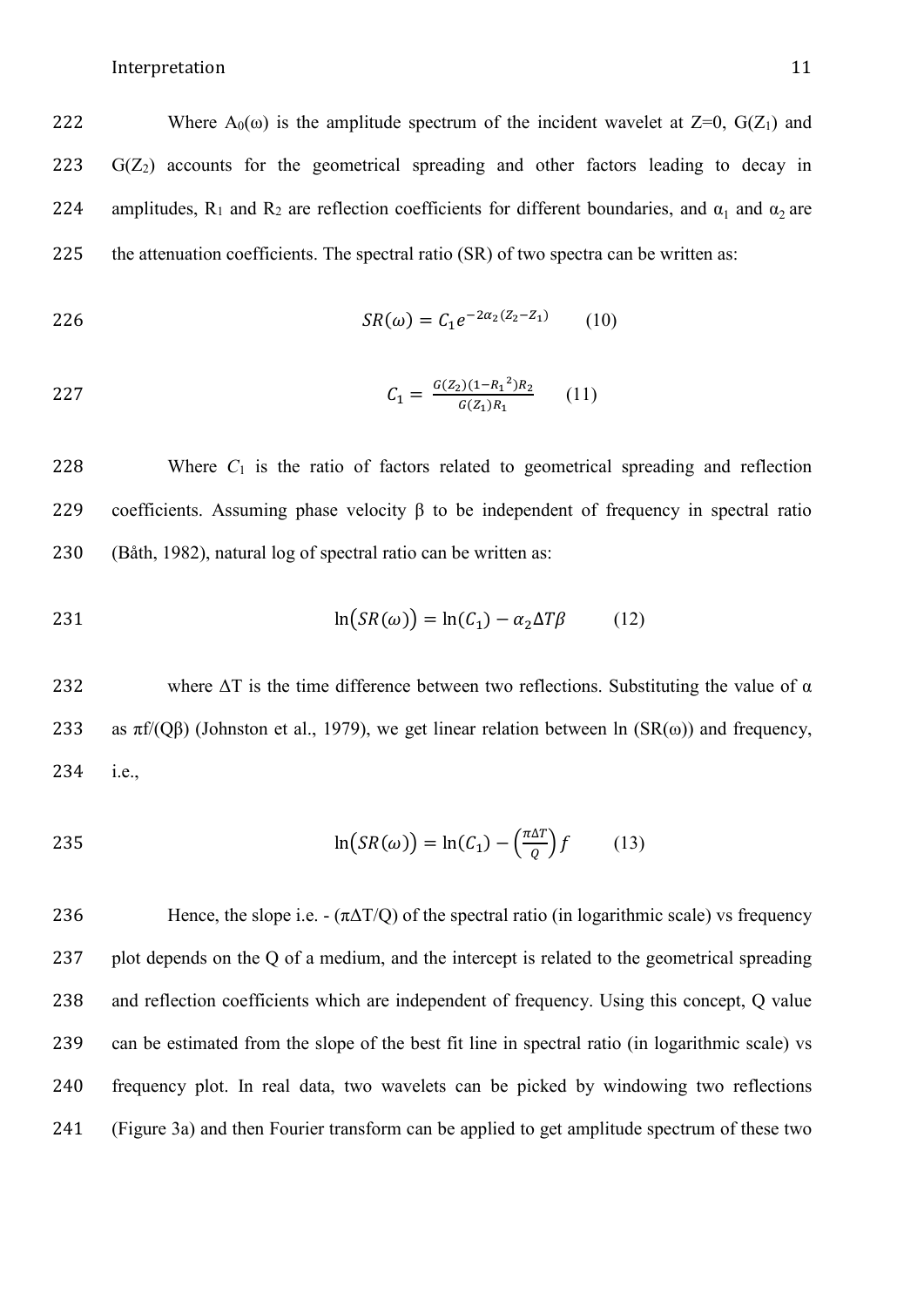wavelets (Figure 3b). Spectral ratio method can be applied on these two amplitude spectrums and effective Q of a medium between these reflections can be estimated (Figure 3c).

# ANALYSIS USING CENTROID FREQUENCY METHOD

 Analysis using centroid frequency plots has been done to study changes in the centroid frequency with depth. An inline has been selected from seismic data where a BSR is clearly identified by high-seismic amplitudes at about 1.9 s TWT in the seismic section (Figure 4a) (Bünz et al., 2012; Smith et al., 2014). The BSR separates hydrate-bearing 249 sediments from a  $\sim$ 100 m thick free gas zone (Hustoft et al., 2009). Other notable features are vertical zones of acoustic transparency or chaotic seismic facies. These are interpreted as vertical fluid-flow features, so-called chimneys. They terminate in seafloor depressions known as pockmarks (Figure 4c) (Bünz et al., 2012).

 The centroid frequency has been calculated for all the traces in the seismic section at an interval of 5 ms. Enough samples have been taken to ensure that the lowest frequency in the main seismic bandwidth will have at least one wavelength to sample. The derived centroid frequencies are shown in Figure 4b. The centroid frequency decreases significantly beneath the BSR. Prominent low centroid frequency anomalies are observed in the free gas zone especially in the southeastern part of the seismic section (Figure 4b). Gas chimneys are observed in the seismic section. Some gas chimneys also show low centroid frequency anomalies. Some of these anomalies appear to intrude the chimneys from the free gas zone beneath the BSR. Coincidentally, intrusion happens for gas chimneys that have active gas seepage at the seafloor (Figure 4c) (Bünz et al., 2012).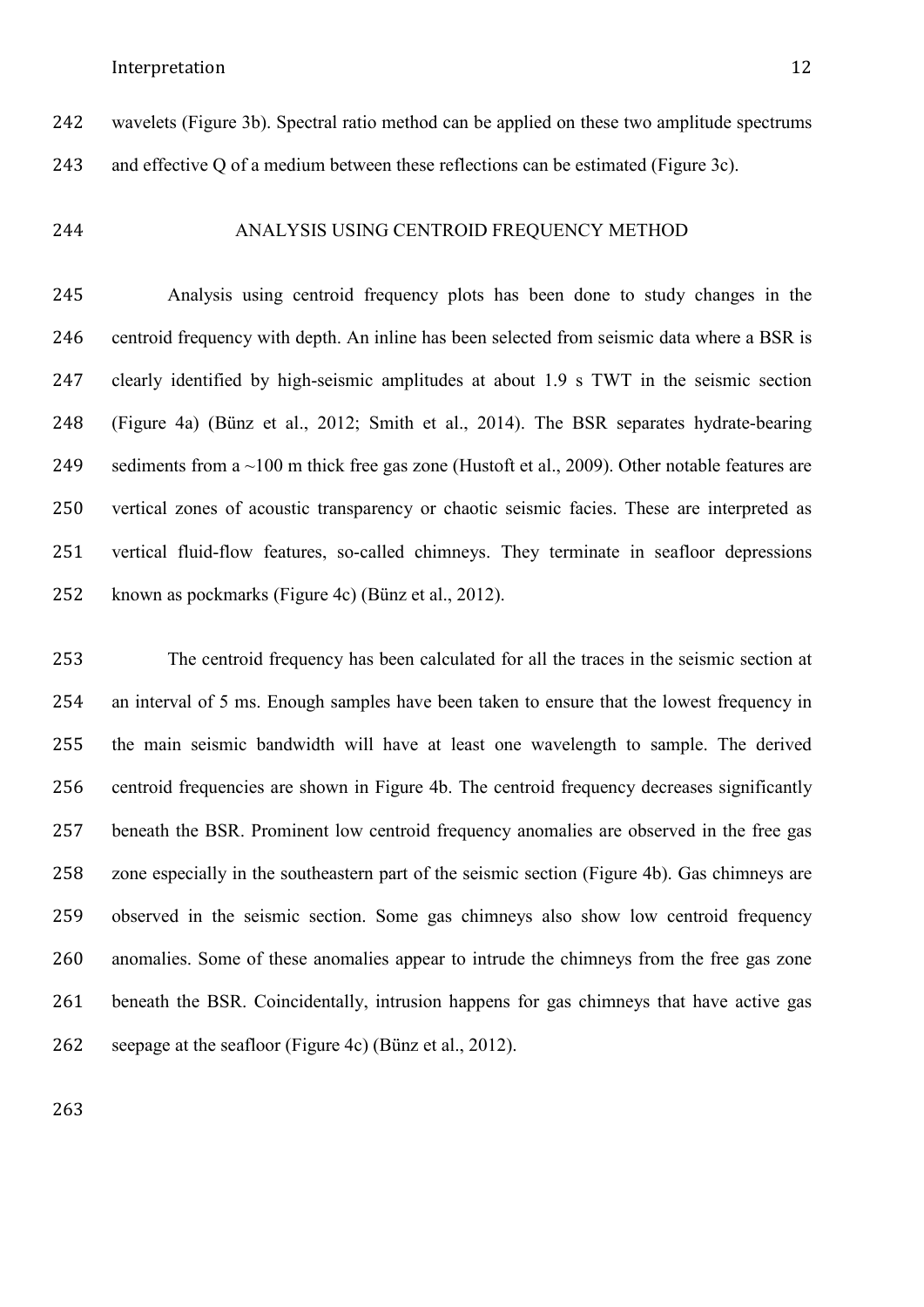# **Q estimation**

265 Variance of an amplitude spectrum  $(\sigma_s^2)$  and reference centroid frequency (f<sub>s</sub>) were calculated to further estimate Q for different layers using centroid frequency shift method. In 267 order to account for an increase in the  $\sigma_s^2$  with arrival time,  $\sigma_s^2$  of a seismic signal is plotted 268 with respect to two-way arrival time. The trend line for  $\sigma_s^2$  at different arrival times is 269 estimated (Figure 2c). The  $\sigma_s^2$  to be used in equation (7) is calculated from the linear fit parameters of the best fit line. The centroid frequency of a seismic signal at the sea floor is used as a reference centroid frequency for estimating 1-D Q model for every trace. The centroid frequency of the seismic signal in shallow sediments close to the seafloor (shown in Figure 2b) ranges from 150-185 Hz for almost all the traces except for few located in a pockmark where it showed lower centroid frequency values. The centroid frequency of the seismic signal at the seafloor is expected to be higher than the centroid frequency of a seismic signal in shallow sediments. After neglecting aberrations, we use 182 Hz as a reference centroid frequency (Figure 2b).

 Prominent reflections observed in the seismic data have been picked and Q values for different layers between picked reflections have been estimated (Figure 5a and 6a). Q model derived from one of the traces in the seismic data is shown in Figure 5a-d. Centroid frequencies are calculated at a time interval of 5 ms for each trace using a sliding time window along the trace (Figure 5a-b). Fluctuations in centroid frequencies make Q estimation difficult. Therefore, in order to reduce these effects, centroid frequencies of traces falling 284 within 31.25 x 31.25  $m^2$  bin have been stacked to get a centroid frequency trend/curve (Figure 5c). This process also reduces the size of the seismic dataset and makes it computationally convenient. Synthetic centroid frequency curves are generated for different possible Q models (Q varying from 1 to 600 in all the 5 layers). Synthetic centroid frequency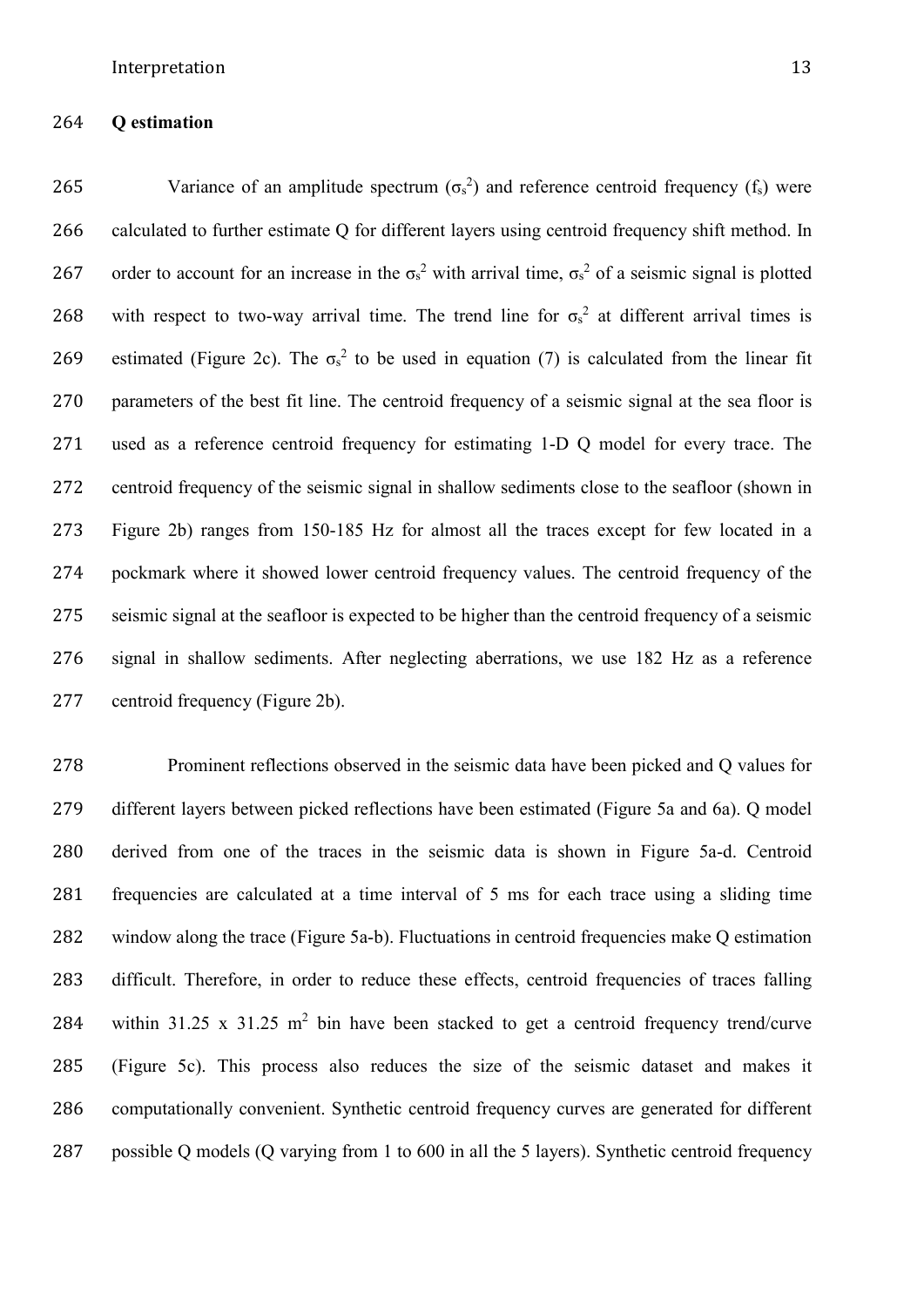288 curves for 5 Q models out of  $600<sup>5</sup>$  possible Q models are shown in green color in Figure 5d. These synthetic centroid frequency curves are matched with estimated centroid frequency 290 curves (estimated from traces in  $31.25 \times 31.25 \text{ m}^2 \text{ bin}$ ), and the misfit between the two curves 291 has been computed. The  $L_1$  norm approach (Claerbout and Muir 1973) has been used to calculate the misfit and to pick the best possible Q model out of the possible range of Q 293 models. The  $L_1$  norm approach has been adopted to reduce the significance of the spiky points in the centroid frequency curves. This process of estimating Q has been repeated on all the traces in the seismic data to generate a Q cube.

# **Observations**

 The Q values along one of the inlines (Figure 6a) indicate high Q anomalies in the layer above the BSR and low Q anomalies below the BSR (Figure 6b). Q slices for different layers give an idea about the lateral variation of Q within a layer. Figure 7 shows Q slices for different layers illustrating the lateral variation of Q anomalies within a layer. The BSR lies between Q slices in Figure 7c and 7d. We observe particularly low Q values in some areas within the first layer (Figure 7a) coinciding with the location of the chimney structures. Q estimates in the second layer follows a normal trend except for few small patches of high Q (Figure 7b). Some of these slightly elevated Q values seem to correspond particularly with the outer rims of the chimney structures (Figure 7b). Just above the BSR, we observe very high Q values, particularly in the southern half of the 3D seismic data (Figure 7c). These anomalies are found to be laterally continuous. On the contrary, Q values in the center part of this slice (Figure 7c) follow the trend of chimneys and Q values are comparatively lower than those in the slice above (Figure 7b). Extremely low Q values have been observed in Q slice corresponding to free gas zone beneath the BSR except for the locations corresponding to that of chimneys (Figure 7d).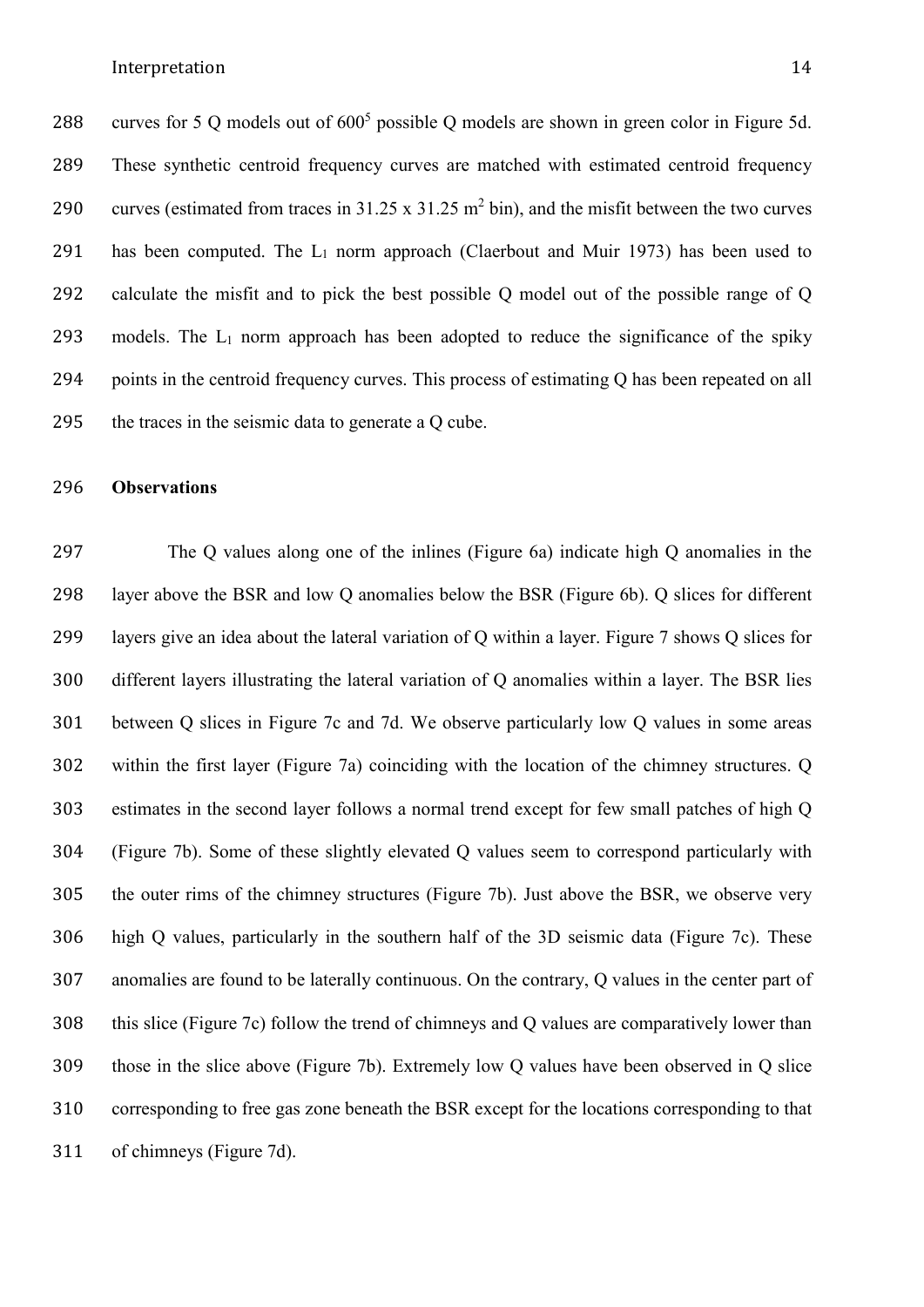#### ANALYSIS USING SPECTRAL RATIO METHOD

# **Q estimation**

 The spectral ratio method can be applied to estimate effective Q of a medium between two prominent reflections (Figure 3). We extend this method to estimate Q for the same 4 layers between prominent reflections in the seismic data (Figure 6a) as used in centroid frequency shift method. Picked reflections are windowed and spectral ratio method is applied on adjacent reflections to estimate a subsurface Q model. Figure 8 shows different steps involved in the application of the spectral ratio method on one of the traces. The same procedure is repeated on all the traces in the seismic volume to generate a Q cube.

# **Observations**

 The Q pattern for one of the inlines (Figure 6a) shows high Q values in the layer just above the BSR (Figure 6c). Q estimates based on spectral ratio method in this layer (Figure 6c) is comparable to the Q estimates from centroid frequency shift method (Figure 6b). Q slices for different layers are plotted to further analyze the results (Figure 9). In the plan view, Q estimates vary significantly within the first layer (Figure 9a). In the second layer, small patches of high Q values coincide with the chimney features similar to that obtained by centroid frequency shift method. Also, we observe high Q anomalies in the Q slice corresponding to the layer just above the BSR (Figure 9c). We find that these high Q anomalies are laterally continuous and match well with the anomalies observed in Q slice obtained from centroid frequency shift method (Figure 7c). Beneath the BSR, we observe predominantly low Q values (Figure 9d). However, we also observe some regions with high Q anomalies in the fourth layer roughly corresponding to chimney locations (Figure 9d). Here, results obtained through spectral ratio method (Figure 9d) and centroid frequency shift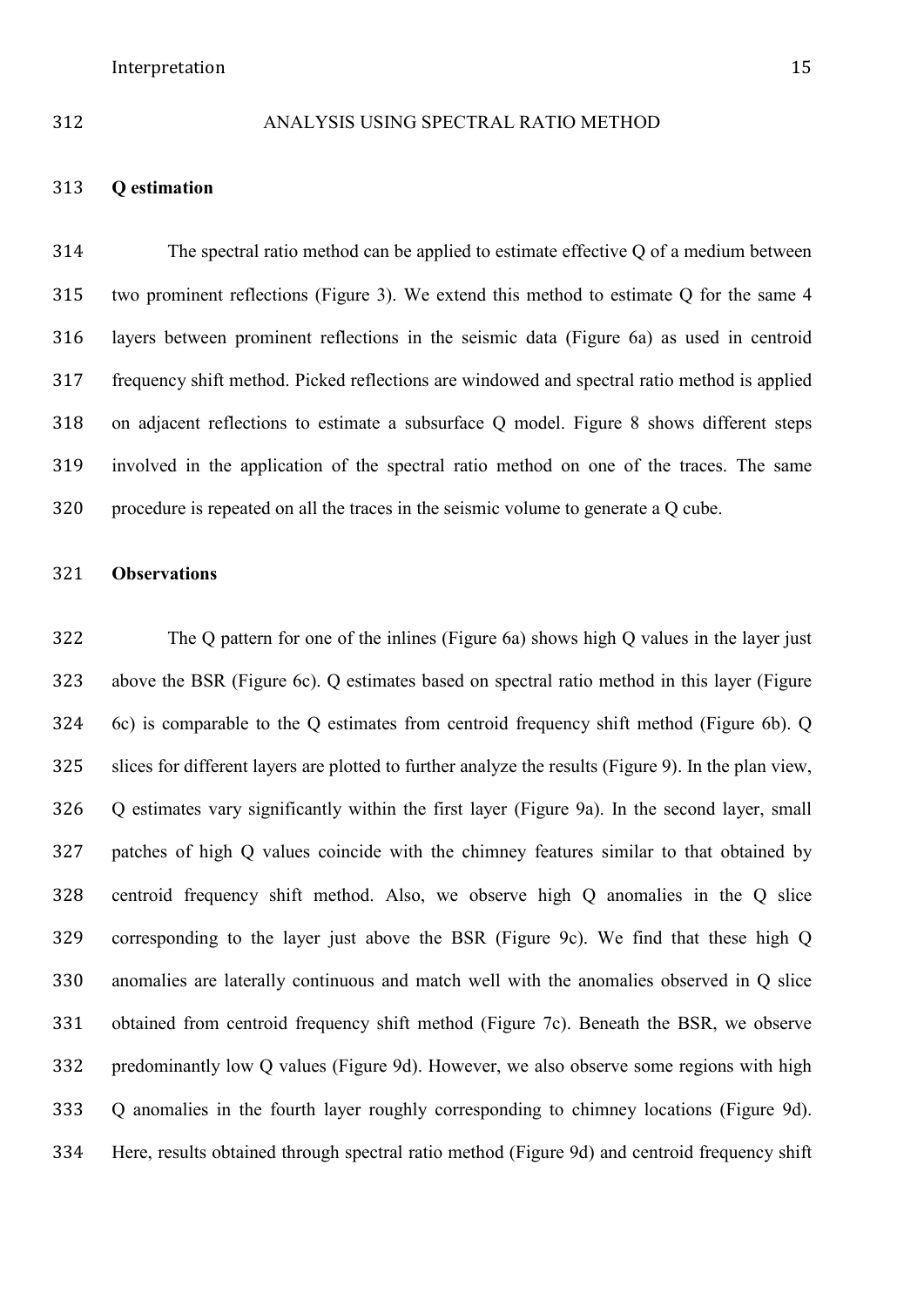method (Figure 7d) do not agree with each other. At the BSR depth, signal strength is significantly reduced and Q estimates from spectral ratio method are extremely unstable. This may be the reason for high Q values observed in some areas below the BSR.

UNCERTAINITIES AND LIMITATIONS

 Estimating Q from seismic data is typically accompanied by some uncertainties and limitations. Contribution of reflectivity sequences in calculated amplitude spectrum directly affects Q estimates. In case of thin layers with some periodicity, Earth's reflectivity function contributes in shaping the spectrum of effective recorded signals. Weak reflectivity over a time window (Figure 5a) can also create bias in Q estimates if the noise spectrum is not white. Ning and Wen-kai (2010) discussed in detail about the effect of reflectivity sequences on Q estimates. Spectral ratio method is more sensitive to these effects as Q is estimated from the spectrum of two wavelets. Fluctuations observed in centroid frequency curves is also primarily due to the effect of reflectivity sequences in the recorded signal.

 Scattering is another factor that will lead to reduction in amplitude of different frequencies. Different types of scattering can occur depending on the size of the particles which include Rayleigh, Mie and forward scattering (Mavko et al., 1998). Mie scattering is the type of scattering that will occur when the heterogeneity scale length is of the order of the seismic wavelength. The main difference between scattering and intrinsic attenuation is that scattering redistributes wave energy within the medium but does not remove the energy from the overall wavefield whereas intrinsic attenuation converts vibration energy into heat energy (Sato and Fehler, 1997). Intrinsic attenuation quantified using different methods also includes the contribution from scattering attenuation (Spencer et al., 1982). This will directly affect the Q estimates from different methods.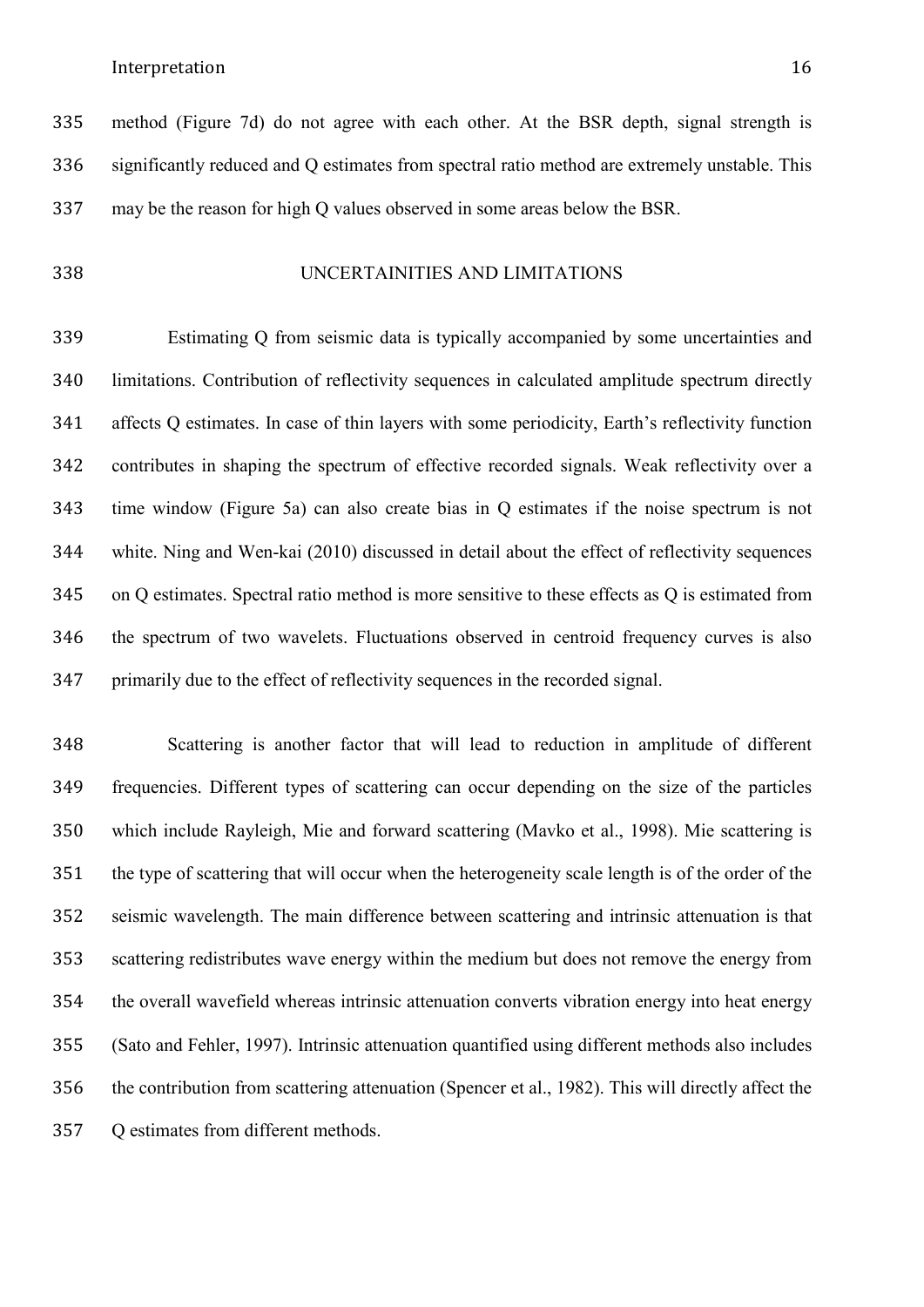Processing of seismic data can be another source of error in Q estimation. Ideally, all the processing steps which can potentially alter amplitude spectrum of a seismic signal should be avoided. In P-Cable data, the potential of this problem is significantly reduced as P-Cable data is close to zero offset (97-143 m), particularly given the water depth in the present study. Frequency distortions due to NMO stretching are negligible for small offsets at deep water depths. Frequency distortions due to Stolt migration are also negligible as layers in the study area are essentially flat. Apart from these two processing steps, no other step has been involved which can potentially influence the analysis.

 Travel time through a picked layer is a very important factor in estimating Q using centroid frequency shift method. Picking more reflections and using them as layer boundaries increases the number of layers for which effective Q model will be estimated but decreases the travel time of the layers. Effect of fluctuations in the centroid frequency curve on Q estimates is more pronounced for thinner layers. Thus, accuracy of Q estimates in thinner layers is poorer than thicker layers. Figure 5e shows best fit Q models for different number of layers. When the number of picked layers is increased from 5 to 7, the instability in the Q estimates can be clearly seen. Therefore, reflections need to be picked properly so that Q can be estimated for different layers with an acceptable accuracy.

 Histogram of Q estimates from centroid frequency shift method (Figure 10a) and spectral ratio method (Figure 10d) in layer 3 (which lies just above the BSR) have been 377 plotted to analyze the statistical distribution of Q estimates within a layer. The peak at Q=600 observed in the histograms is due to the fact that only Q values up to 600 have been taken into consideration. All Q values greater than 600 will be estimated as 600 and it is extremely difficult to differentiate between different Q values for those higher than approximately 150. Accuracy of Q estimates decreases for high Q values where it changes very rapidly with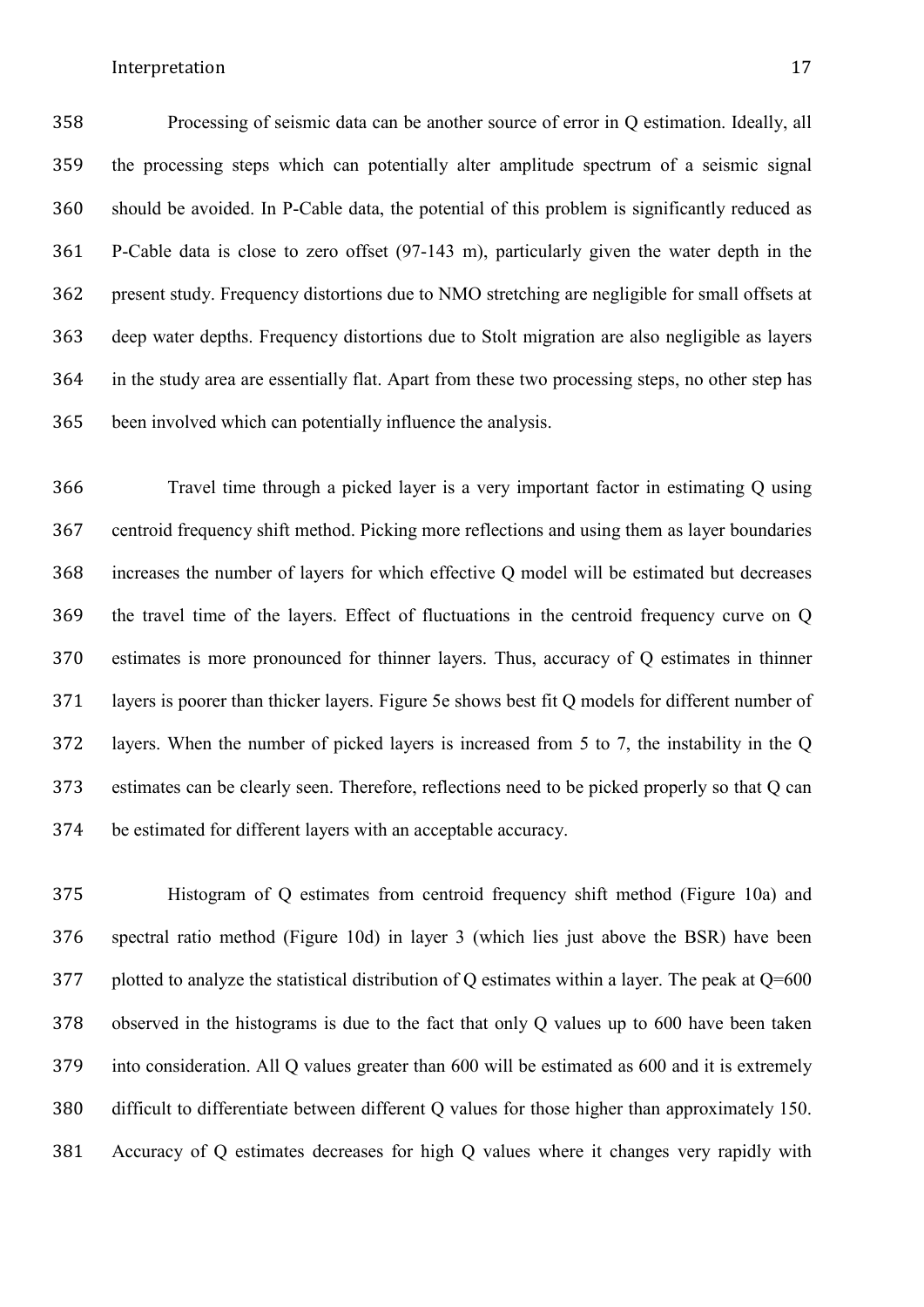small change in seismic signal decay. This small amount of decay becomes comparable with the fluctuations caused by other factors which create a problem in Q estimation. Figure 5d shows the estimated Q for different layers. From layer 2 to layer 3, estimated Q changes from 160 to 403, but there is a very small change in tilt of the best fit curve. This limits the accuracy of Q estimates for high Q values and due to this fact, only Q values up to 600 have been taken into consideration (Figure 10).

 Given the two methodological approaches for estimating Q, their inherent limitations and the constraints of the 3D seismic, as earlier reported by Quan and Harris (1997) and Matsushima (2006), we also found that the centroid frequency shift method gave more stable Q estimates. Contribution of reflectivity sequences in calculated amplitude spectrum and scattering effects limited the vertical resolution of Q estimates. We tried to do high-resolution Q sampling but accuracy of Q estimates decreased when greater number of layers was used to estimate Q. Reflectivity sequences and scattering effects made the continuous mapping of Q unstable. Q estimates became unreliable for thinner layers. We observed trade-off between the accuracy and resolution.

### DISCUSSION

 There are different factors which contribute to intrinsic attenuation of a seismic signal (Toksöz and Johnston, 1981). Major factors which play a crucial role are lithology, fluid type and structural features (Walsh, 1966; Johnston et al., 1979; Toksöz et al., 1979; Toksöz and Johnston, 1981; Winkler et al., 1979; Spencer, 1979; Winkler and Nur, 1982; Murphy et al., 1986; Pointer et al., 2000; Parra et al., 2002; Prasad and Nur, 2003; Behura, 2009). The exact details of the sedimentary environment of the study area are not well known but it is believed to be composed of smoothly deposited layers of contourite deposits (Eiken and Hinz, 1993; Howe et al., 2008). Under such geological settings, the major factors which can prominently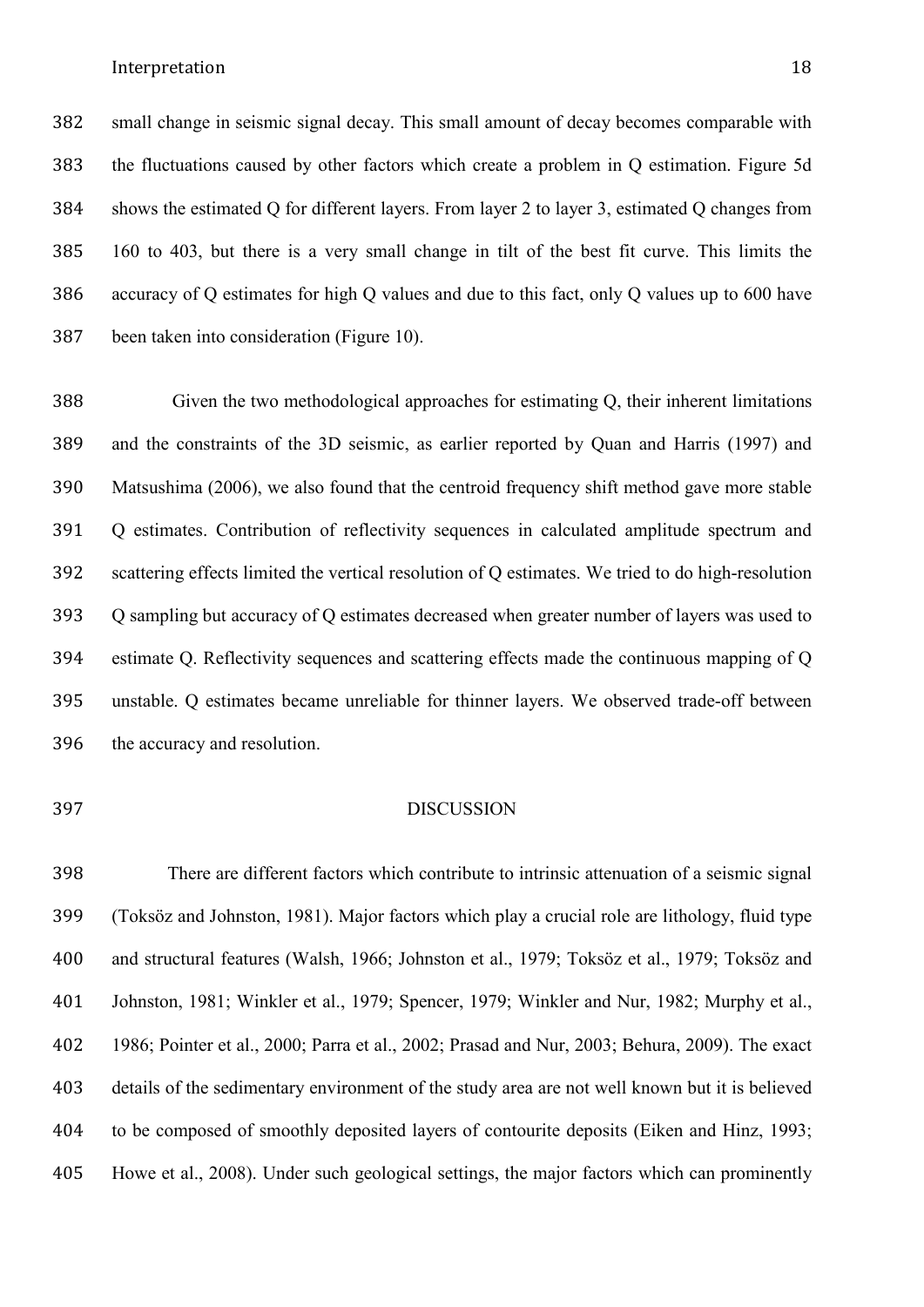change the intrinsic attenuation property of a medium are changes in fluid type and fluid saturation. Changes in gas hydrate saturation within gas hydrate stability zone will sharply

 change the intrinsic attenuation spatially. Several publications explained the relationship between seismic attenuation and fluid saturation (O'Connell and Budiansky, 1977; Mavko and Nur, 1979; Spencer, 1979; Murphy et al., 1986; O'Hara, 1989; Pointer et al., 2000; Prasad and Nur, 2003; Rapoport et al. 2004). In addition, structural features scatter the seismic signal and contribute significantly to the estimated intrinsic attenuation (Hamilton and Mooney, 1990). It is thus challenging to distinguish between scattering attenuation and intrinsic attenuation (Wennerberg, 1993). The Q parameter estimated for quantifying intrinsic attenuation of a medium also includes the effects from scattering attenuation (Spencer et al., 1982). Possible effects of gas hydrates and free gas on Q estimates is studied by estimating Q values for different layers in the gas hydrate stability zone and free gas zone. The spatial analysis of the Q estimates from the 3D seismic data then allows us to recognize structures and areas that can be related to the presence of gas hydrates in marine sediments even in the absence of seismic velocity control.

 Q values have been estimated for different layers using centroid frequency shift method and spectral ratio method. Q values estimated in deeper layers (L2, L3, and L4) using these two methods are found to be in concordance with each other and Q values in layers just above the BSR (L2 and L3) are in good agreement with the Q values normally observed in the gas hydrate bearing marine sediments (Wood et al., 2000). Q estimates in the first layer 426 (L1) do not correspond well. Noisy amplitude spectrum near the sea floor (Dewangan et al. 2014) and fluctuating spectral ratio (Figure 8c) can be the possible reason for the unstable Q estimates from spectral ratio method in the first layer. However, in the context of this analysis, it is important to study relative changes in Q particularly along Q slices throughout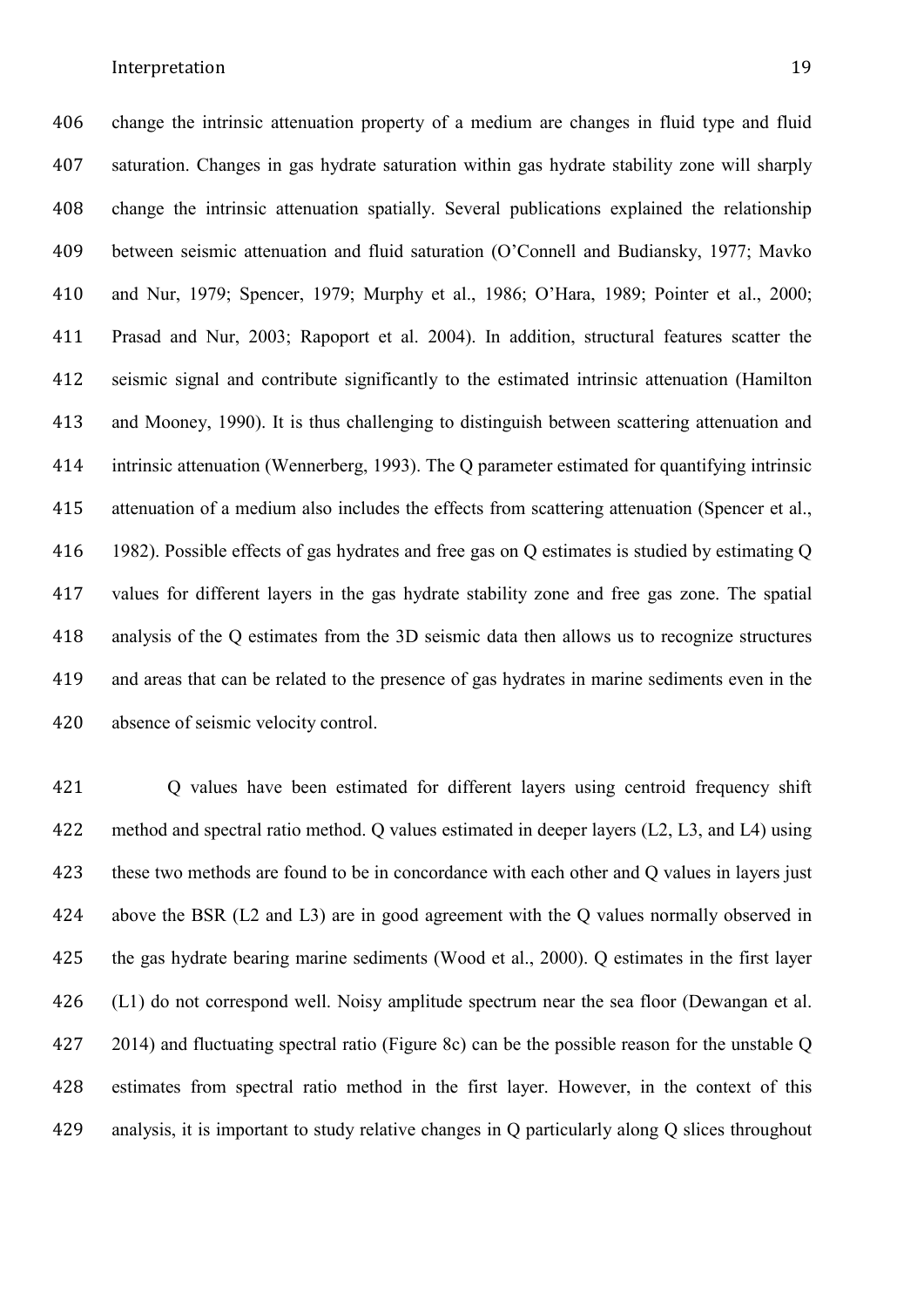

 Both Q analysis methods estimate high Q values in a layer just above the BSR (Figure 7c and Figure 9c). Below the BSR, the centroid frequency (Figure 4b) and Q values of both methods drop significantly (Figure 7d and Figure 9d). Very low Q values are observed below 435 the BSR except for the locations below chimneys, where high Q is observed (Figure 7d and Figure 9d). High free gas concentration can be the reason for rapid attenuation of the seismic signal below the BSR. The strength of the BSR in the seismic data (Figure 4a) also gives some indication about the accumulation of free gas in the region which is estimated to be as high as 1.5-2% of pore space (Hustoft et al., 2009). In gas chimneys, seismic signal significantly attenuates due to scattering especially in shallow seafloor features like pockmarks. Low signal strength accompanied with seismic blanking in the gas chimneys make Q estimates in gas chimneys unreliable especially at deeper depths.

 By analyzing the distribution of Q values in the layer L3 (Figure 10a and 10d), it can be stated that the background Q values in the marine sediments at the BSR depth is in the range of 60-90. If Q values in the layer L3 (layer above the BSR) above potentially gas saturated sediments (Q<30 below the BSR in the layer L4) are selectively picked (Figure 10b and 10e) and compared with the overall distribution of Q values in the layer (Figure 10c and 448 10f), relatively higher Q values have been observed above potentially gas saturated sediments (Figure 10). Particularly the variable distribution of extended zones of high Q mapped on Q slices of the 3D data (Figure 11b), in comparison to adjacent areas with lower Q, points towards variable pore fluid type and/or saturation in this strata. There is no indication from the seismic data to expect significant lithologic changes in this rather homogeneous sedimentary environment. Therefore, we attribute this effect to the presence of gas hydrates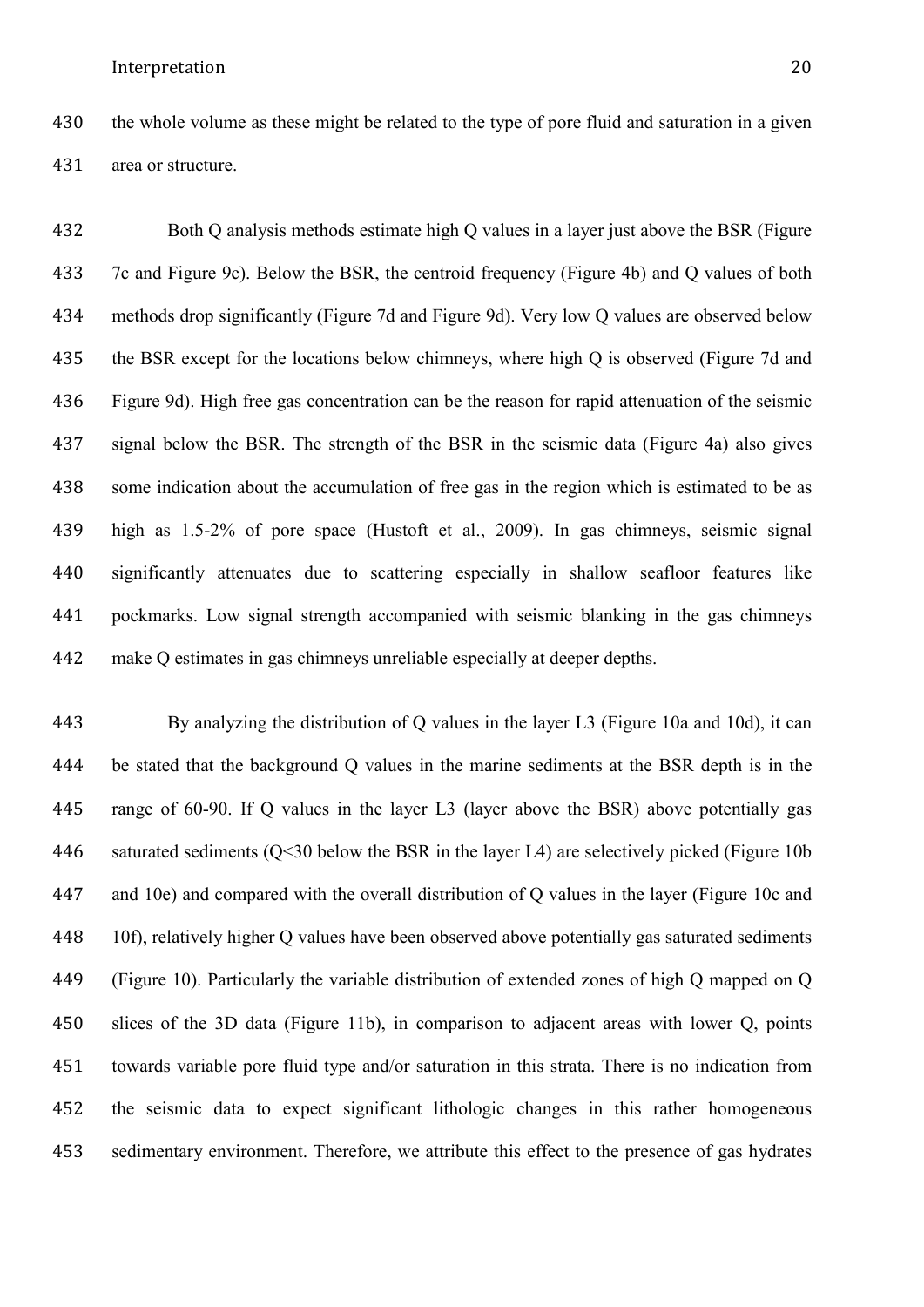in the sediments and suggest that gas hydrate saturated sediments exhibit high Q values within the frequency range used in the study. This observation is supported by the fact that both Q analysis methods match well in the distribution of Q above the BSR. In contrast, areas with very low Q below the BSR indicate the presence of free gas (Figure 11c).

 It is difficult to estimate accurate Q for high Q value areas as discussed earlier. Therefore it becomes difficult to state exact Q value in gas hydrate saturated sediments. But from the statistical analysis of the results obtained from both methods (Figure 10), it can be stated that high Q values are observed in gas hydrate saturated sediments. Earlier studies on seismic attenuation conducted in the nearby locations also indicated elevated Q values above the BSR (Rossi et al., 2007). Hence, we argue that Q analysis of high-resolution P-Cable 3D seismic data with a large bandwidth can detect and outline spatially limited areas of gas hydrate occurrence in marine sediments.

 Hustoft et al. (2009) used 135 km east-west striking multi-channel seismic (MCS) profile to derive a velocity model. This profile lies approximately 10 Km southward to our study area (shown in Figure 1) and can be used to interpret the results of the Q analysis. High gas concentrations exist beneath the BSR towards the southwestern half of the Vestnesa Ridge (Hustoft et al., 2009). Similarly, low Q values beneath the BSR in the southwestern half of the 3D seismic data may indicate the presence of elevated gas concentrations at this location (Figures 7d and 9d). The gas chimneys that align at the crest of the Vestnesa Ridge separate this southwestern half from the northeastern half where Q values are generally higher. A similar behavior is observed above the BSR where high Q values in the southwestern half may indicate higher concentrations of gas hydrates than in the northeastern half. Hustoft et al. (2009) and Bünz et al. (2012) showed that the fluid flow system in the Vestnesa Ridge is topographically controlled and that gas migrates to the crest of the ridge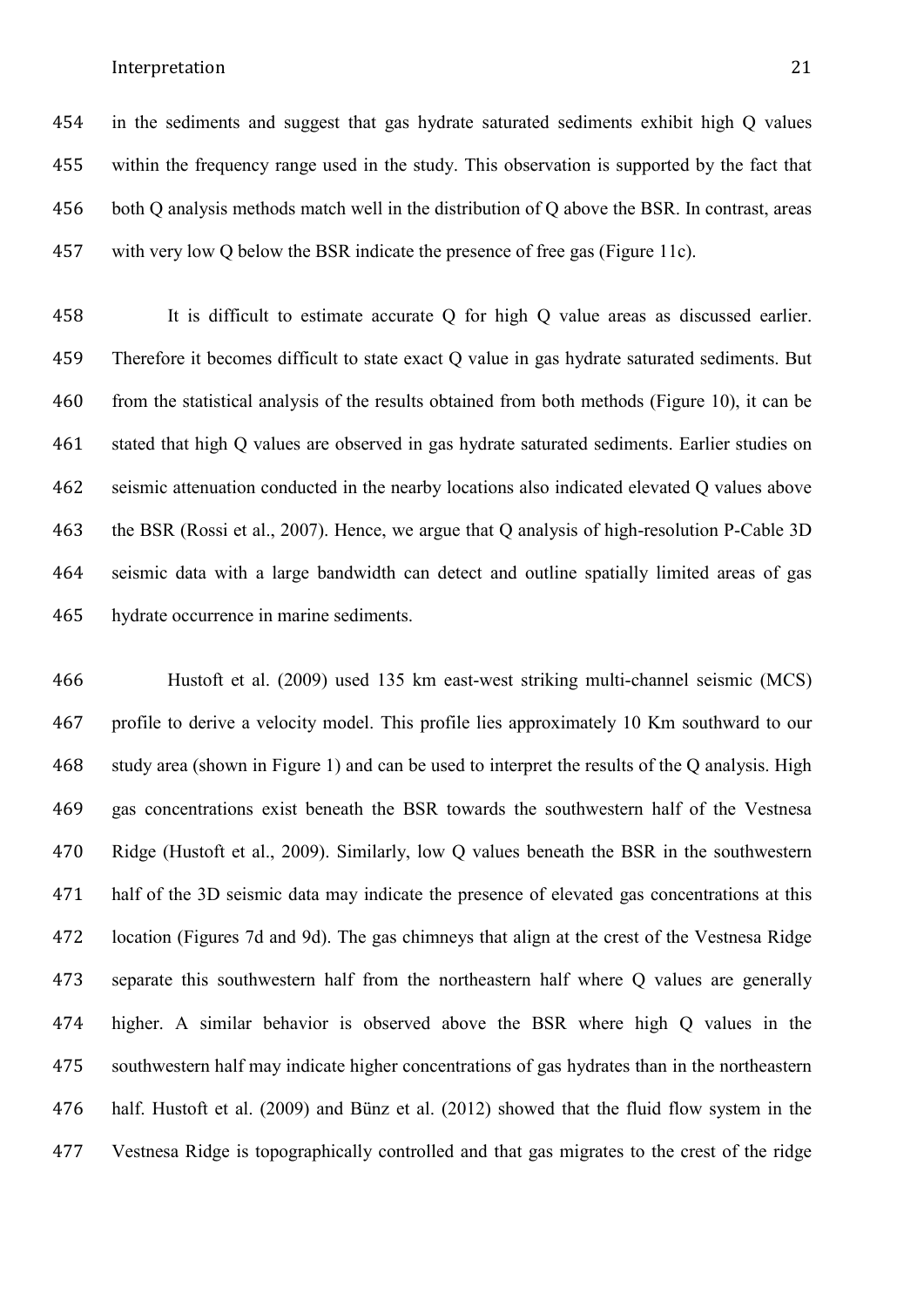beneath the BSR, mostly from the southwestern half. Hence, gas availability may be higher in the southwestern half.

 In a more recent study, Plaza-Faverola et al. (2015) showed that small-scale fault systems exist at the crest of the Vestnesa Ridge documenting a tectonic control of gas leakage. Fault systems mapped by Plaza-Faverola et al. (2015) at approximately the BSR depth coincide strikingly with the boundaries of abrupt Q changes within layer 3 and 4 above and beneath the BSR, respectively (Figure 11a-c). Changes in Q within a layer are attributed with a variable pore fluid fill. Hence, the Q analysis indicates that fluid distribution in the region is strongly controlled by fault systems in the Vestnesa Ridge. Fault 1 in Figure 11a delimits the southwestern part indicating higher fluid concentrations in both hydrates above the BSR and free gas below. This area also includes the two most active chimneys on the Vestnesa Ridge (Figure 4c) (Bünz et al., 2012; Smith et al., 2014) corroborating our results that gas is more readily available at this location to either leak to the seafloor or to be bound into gas hydrates. As gas migrate upslope in north-east direction (Figure 11d; Hustoft et al., 2009), they are trapped by the regional fault 1 and utilize the fault plane as migration pathway into the free gas zone beneath the BSR.

 Q values between fault 1 and 2 indicate lower concentrations of gas hydrates (Figure 11b) and free gas (Figure 11c). Coincidentally, several of the chimneys located in this fault block are inactive. The reduced availability of free gas in this fault block might explain this observation or that most gas has vented through the chimneys. Also other areas of the 3D seismic volume clearly indicate a relationship between Q values and the mapped fault system, e.g. to the northeast of fault 2 or between fault 2 and fault 4 (Figure 11a-c). Together, these results suggest that the availability of free gas is one of the major factors in the accumulation of gas beneath the BSR and the formation of gas hydrates above it, and that the availability of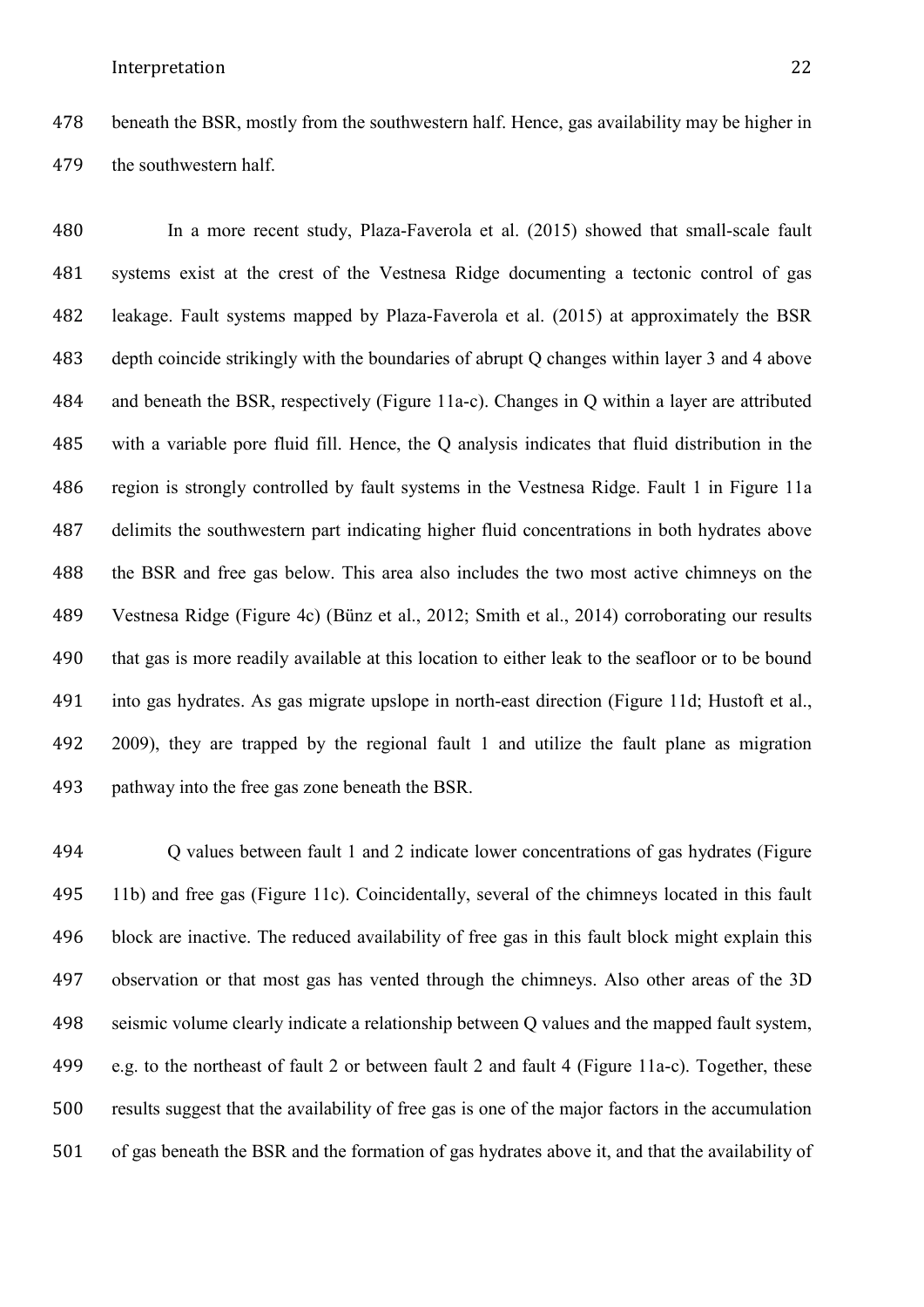free gas clearly seems to be controlled by the structural setting supporting the findings of Plaza-Faverola et al. (2015).

 All the Q slices clearly exhibit the vertical fluid flow features in this area (Figures 7 and 9). However, there are still some interesting subtleties that can be noted from the Q data. When centroid frequencies are plotted for a seismic section, they didn't drop rapidly at some places in the northwestern and central parts (Figure 4b) of the seismic section. It is possible that these frequency anomalies might be related to variable concentrations of gas within the free gas zone beneath the BSR. Lower amounts of free gas might indicate that the fluid flow features like gas chimneys in nearby locations may lack a gas source. Bünz et al. (2012) documented acoustic flares in the water column and shallow high amplitudes in upper 50 m of these fluid flow features. In their study they show that the chimneys in the central part of the 3D seismic volume and some chimneys in northwestern part are inactive as compared to chimneys in the southeastern part of the volume (Figure 4c). On the contrary, the active chimneys documented by Bünz et al. (2012) show low frequency anomalies in the lower part of the chimney just above the BSR (Figure 4b). It might indicate an active migration of gas from the free gas zone into the chimney structures supplying the seafloor seep with gas.

 Low centroid frequencies have been observed in regions where pockmark features have been observed. This can be due to prominent scattering at pockmarks or attenuation of the seismic energy within 5-10 m of sediments below the sea floor possibly resulting from the presence of hydrates and/or carbonates. Prominent scattering in pockmarks and within chimneys significantly reduced the signal strength and made it difficult to image Q in gas chimneys at deeper depth. Low signal strength and seismic blanking in gas chimneys reduces the accuracy of Q estimates in gas chimneys. But still Q values with limited accuracy have been used to study gas chimneys. Both Q estimation methods show small patches of high Q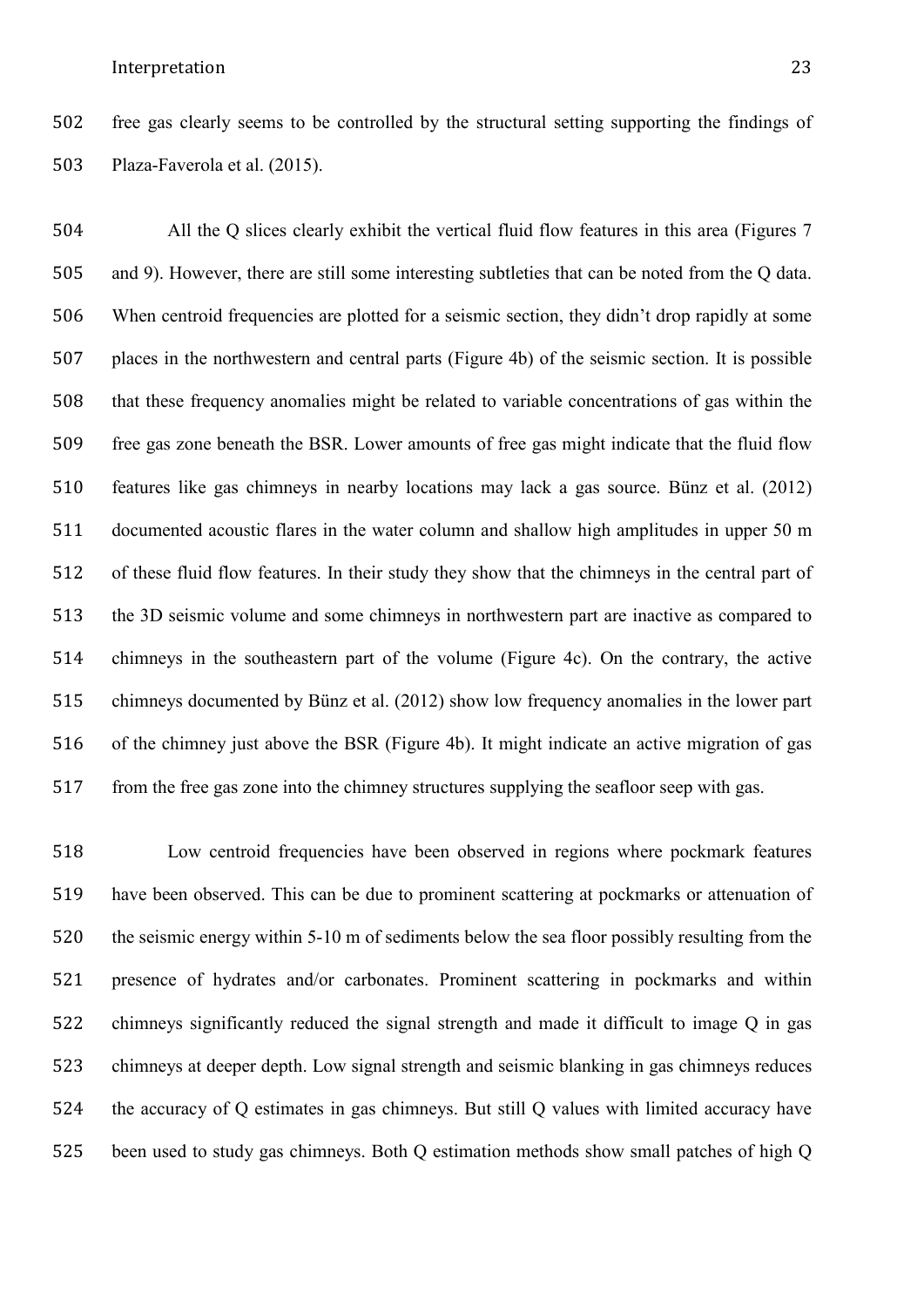values associated with chimney features at medium depth beneath seafloor and BSR (Figure 7b and Figure 9b). However, the centroid frequency shift method depicts high Q at the rim of the chimneys possibly indicating that chimneys are lined with hydrates, an interesting though speculative suggestion, although it would fit with theoretical models for chimneys structures (Liu and Flemings, 2007).

# 531 SUMMARY

 We applied the centroid frequency shift method and spectral ratio method to study seismic attenuation in gas hydrate and free gas saturated sediments using high-resolution P- Cable 3D seismic data from Vestnesa Ridge on the Arctic continental margin of Svalbard. We estimated Q values for different layers to develop a subsurface 3D Q model. We observed 536 high Q values above the prominent BSR and low Q values  $(Q \approx 10-30)$  below the BSR. Anomalies observed in Q slices obtained from two different methods are found in concordance with each other. But we got relatively more stable Q values from centroid frequency shift method.

 After performing a statistical analysis, we found that an increase in Q values in certain, spatially limited areas above the BSR can probably be associated with the presence of gas hydrates. Under this premise, Q analysis of high-resolution P-Cable 3D seismic data is thus an effective method for the detection and mapping of gas hydrate occurrences in marine sediments. Q values estimated for the strata below the BSR are very low as a consequence of the occurrence of gas trapped in the free gas zone beneath hydrate-bearing strata.

 Faults that exist throughout the Vestnesa Ridge coincide with the Q anomalies in the layers above and below the BSR corroborating recent findings and directly showing that the structural setting and tectonic activity in the region control the availability and spatial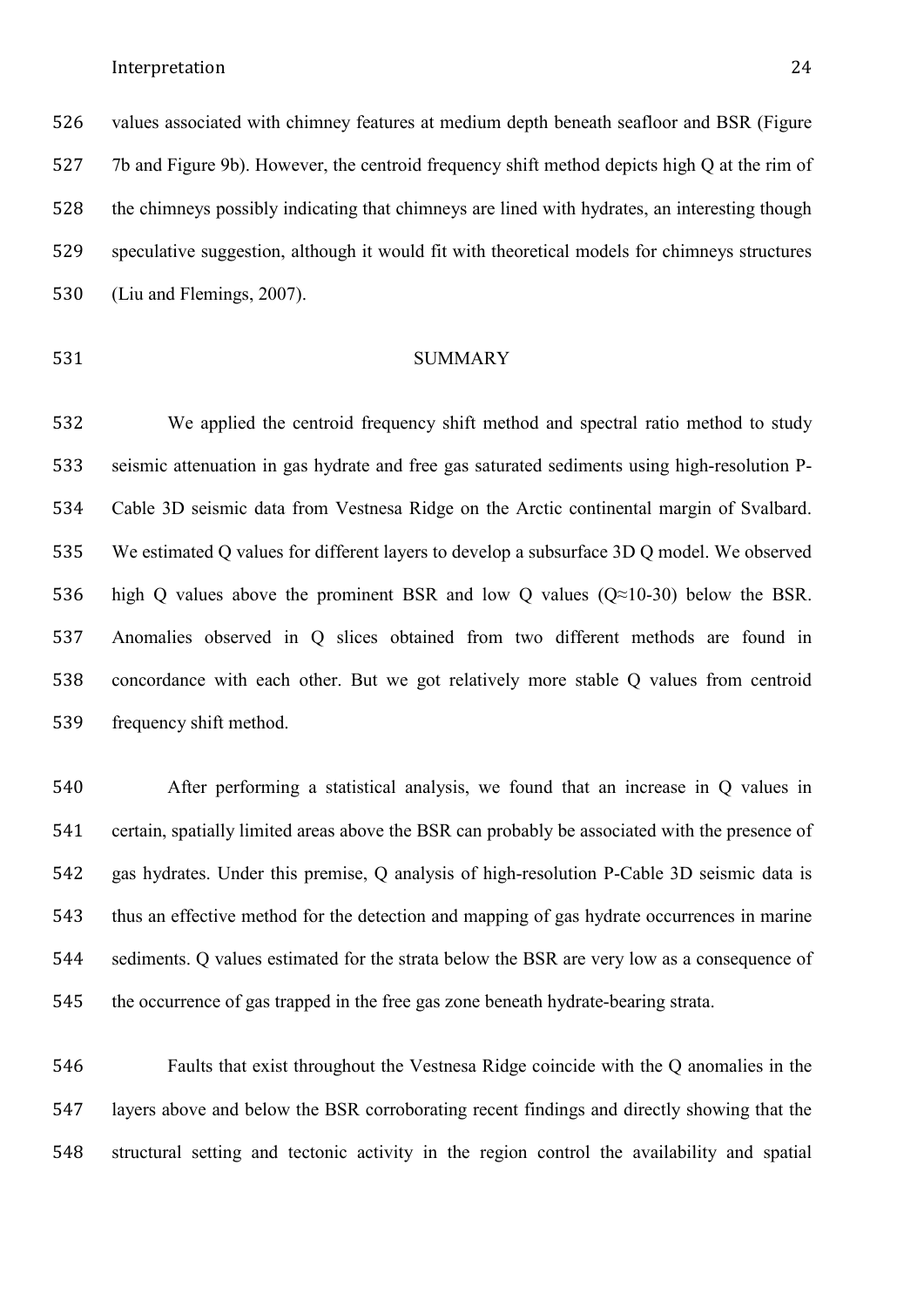distribution of free gas and gas hydrates in the Vestnesa Ridge. The availability of gas in certain spatially limited areas also might explain the present seepage from some of the chimneys on the Vestnesa Ridge whereas other chimneys are dormant. Low seismic signal strength accompanied by amplitude blanking makes it difficult to accurately image Q in gas chimneys. But still with limited accuracy, we observed high Q values in gas chimneys in Q slices hinting towards the presence of gas hydrates in gas chimneys.

# ACKNOWLEDGEMENTS

 This work is partly supported by the Research Council of Norway through its Centres of Excellence funding scheme, project number 223259. We thank the crew of R/V Helmer Hanssen and those who contributed to P-Cable data acquisition. We are also thankful to Ingo Pecher (Associate Editor), Nathan Bangs, Giuliana Rossi, and Kalachand Sain for their constructive comments.

#### REFERENCES

# Amundsen, L., and R. Mittet, 1994, Estimation of phase velocities and Q-factors from zero-offset, vertical seismic profile data: Geophysics, **59**, 500– 517.

 Badri, M., and H. M. Mooney, 1987, Q measurements from compressional seismic waves in unconsolidated sediments: Geophysics, **52**, 772– 784.

Båth, M., 1982, Spectral Analysis in Geophysics: Elsevier Science.

 Bauer, K., C. Haberland, R. G. Pratt, F. Hou, B. E. Medioli, and M. H. Weber, 2005, Ray based cross-well tomography for P-wave velocity, anisotropy, and attenuation structure around the JAPEX/JNOC/GSC et al. Mallik 5L-38 gas hydrate production research well, *in* S. R. Dallimore, and T. S. Collet, eds., Scientific results from the Mallik 2002 Gas Hydrate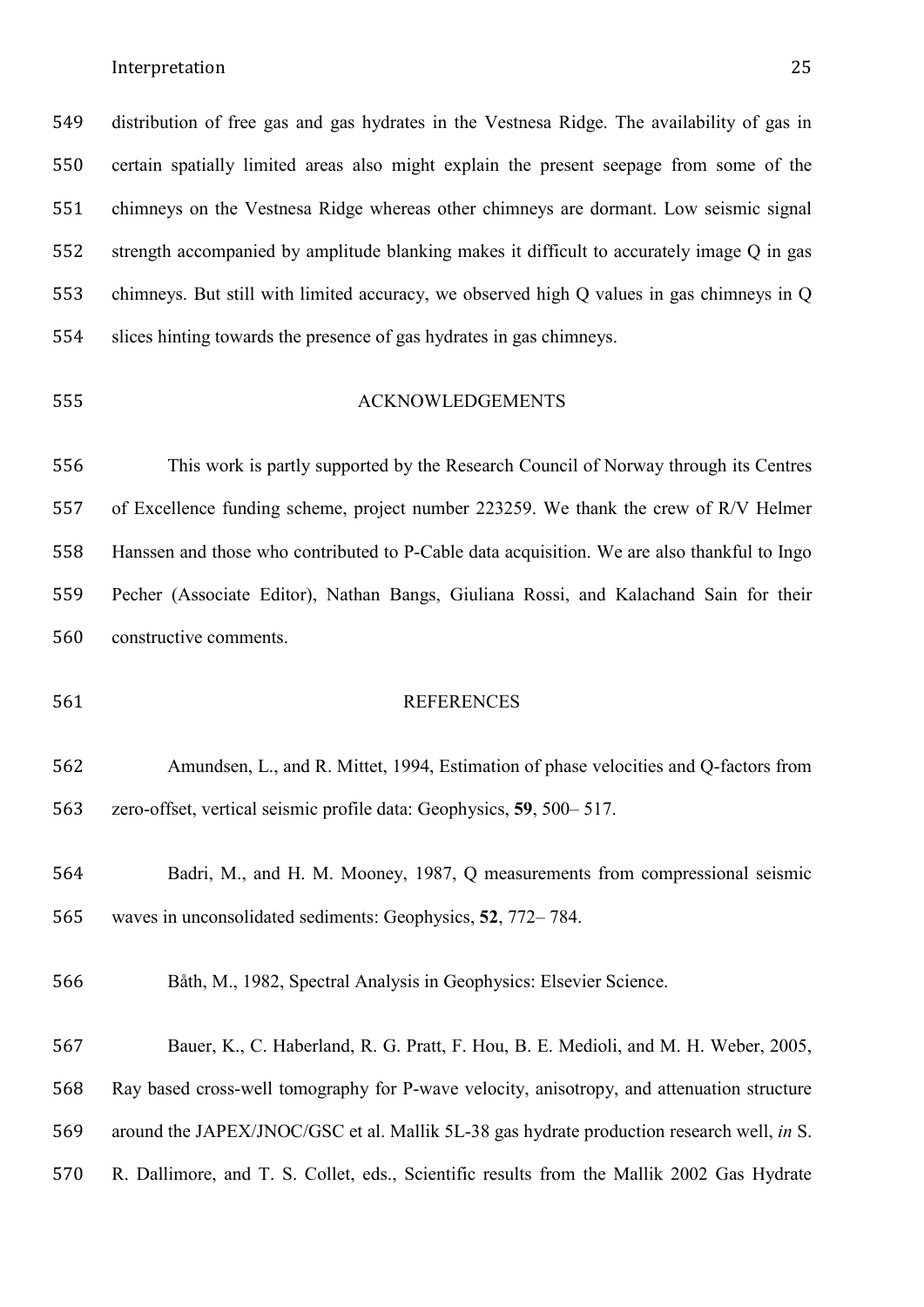Production Research Well Program, Mackenzie Delta, Northwest Territories, Canada: Geological Survey of Canada, Bulletin 585, 1-21.

 Behura, J., 2009, Estimation and Analysis of Attenuation Anisotropy: Doctoral thesis, Colorado School of Mines.

 Bellefleur, G., M. Riedel, T. Brent, F. Wright, and S. R. Dallimore, 2007, Implication of seismic attenuation for gas hydrate resource characterization, Mallik, Mackenzie Delta, Canada: Journal of Geophysical Research, **112**, B10311, doi:10.1029/2007JB004976.

 Best, A. I., J. A. Priest, C. R. I. Clayton, and E. V. L. Rees, 2013, The effect of methane hydrate morphology and water saturation on seismic wave attenuation in sand under shallow sub-seafloor conditions: Earth and Planetary Science Letters, **368**, 78-87.

 Brooks, J. M., H. B. Cox, W. R. Bryant, M. C. Kennicutt II, R. G. Mann, and T. J. McDonald, 1986, Association of gas hydrates and oil seepage in the Gulf of Mexico: Organic Geochemistry, **10**, 221-234, doi: 10.1016/0146-6380(86)90025-2.

 Bünz, S., S. Polyanov, S. Vadakkepuliyambatta, C. Consolaro, and J. Mienert, 2012, Active gas venting through hydrate-bearing sediments on the Vestnesa Ridge, offshore W-Svalbard: Marine Geology, **332-334**, 189-197, doi:10.1016/j.margeo.2012.09.012.

 Chand, S., and T. A. Minshull, 2004, The effect of hydrate content on seismic attenuation: a case study for Malik 2L-38 well data, Mackenzie delta, Canada: Geophysical Research Letters, **31**, L14609, doi:10.1029/2004GL020292.

 Chand, S., T. A. Minshull, D. Gei, and J. M. Carcione, 2004, Elastic velocity models for gas-hydrate bearing sediments – A comparison: Geophysical Journal International, **159**, 573-590.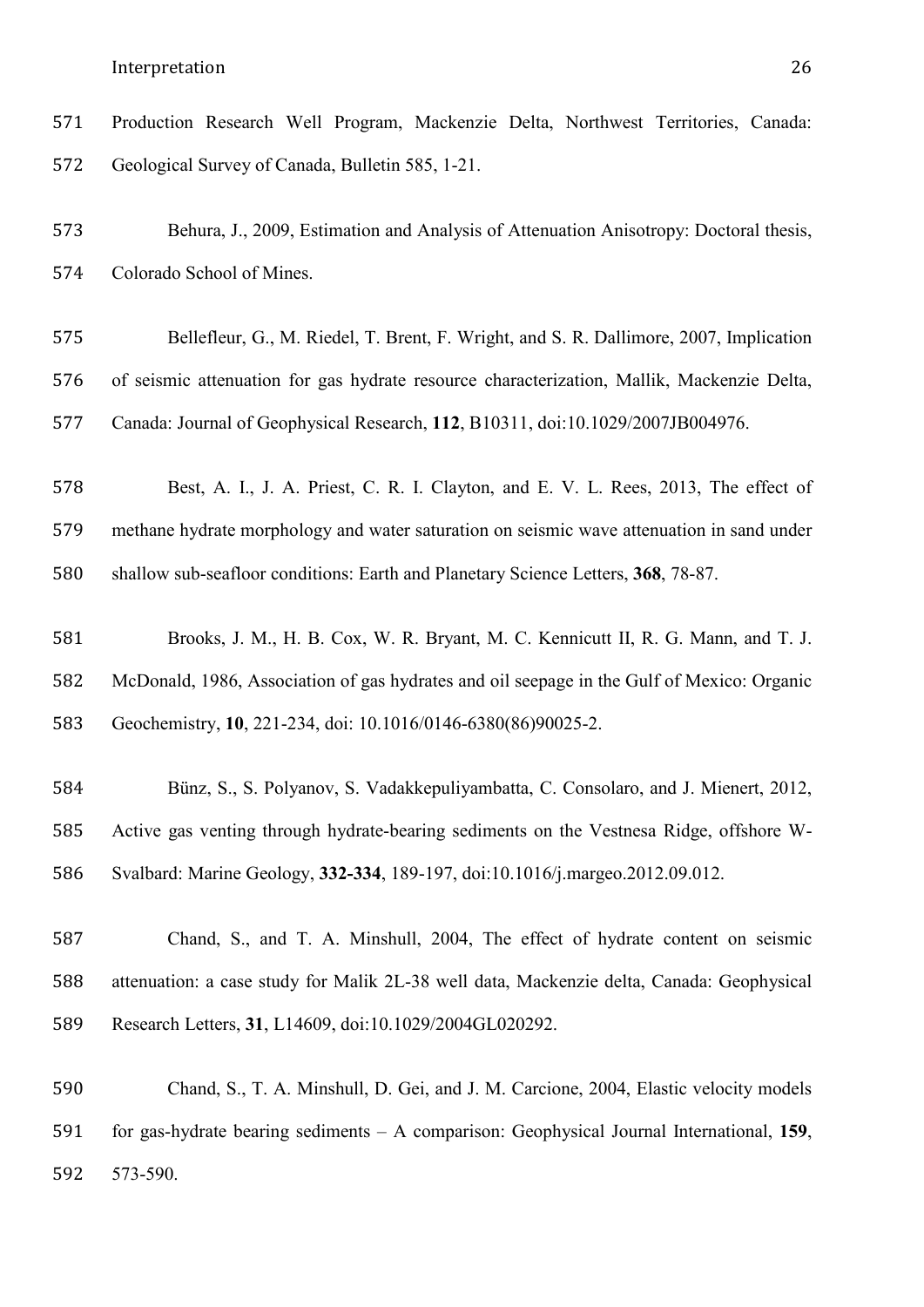Claerbout, J. F., and F. Muir, 1973, Robust modeling with erratic data: Geophysics, **38**, 826-844.

 Collett, T. S., and J. Ladd, 2000, Detection of gas hydrate with downhole logs and assessment of gas hydrate concentrations (saturations) and gas volumes on the Blake Ridge with electrical resistivity log data, *in* C. K. Paull, R. Matsumoto, P. J. Wallace, and W. P. Dillon, eds., Proceedings of the Ocean Drilling Program, Scientific results: Texas A & M University, College station Texas, **164**, 179-191.

 Collet, T. S., R. E. Lewis, S. R. Dallimore, M. W. Lee, T. H. Mroz, and T. Uchida, 1999, Detailed evaluation of gas hydrate reservoir properties using JAPEX/JNOC/GSC Mallik well 2L-38 gas hydrate research well downhole well-log displays, *in* S. R. Dallimore, T. Uchida, and T. S. Collett, eds., Scientific Results from JAPEX7JNOC/GSC Mallik 2L-38 gas hydrate well, Mackenzie Delta, North west Territories, Canada, Geological Survey of Canada Bulletin 544, 295-312.

 Consolaro, C., T. L. Rasmussen, G. Panieri, J. Mienert, S. Bünz, and K. Sztybor, 607 2014, Carbon isotope ( $\delta^{13}$ C) excursions suggest times of major methane release during the last 14 ka in Fram Strait, the deep-water gateway to the Arctic: Climate of the Past Discussions, **10**, 4191-4227, doi:10.5194/cpd-10-4191-2014.

 Dewangan, P., R. Mandal, P. Jaiswal, T. Ramprasad, and G. Sriram, 2014, Estimation of seismic attenuation of gas hydrate bearing sediments from multi-channel seismic data: A case study from Krishna–Godavari offshore basin: Marine and Petroleum Geology, **58**, Part A, 356-367, doi:10.1016/j.marpetgeo.2014.05.015.

 Ecker, C., J. Dvorkin, and A. Nur, 1998, Sediments with gas hydrates: Internal structure from seismic AVO: Geophysics, **63**, 1659-1669.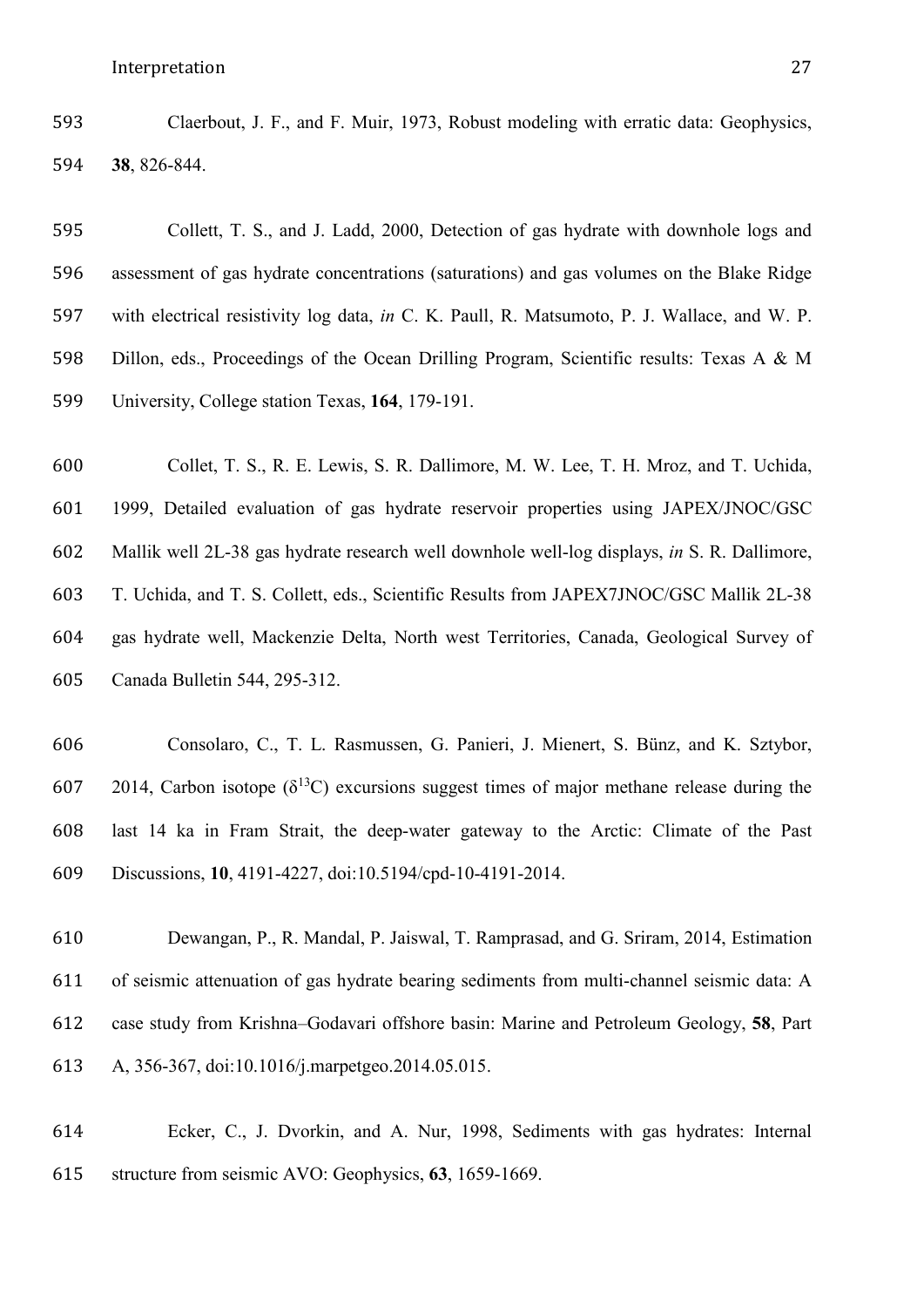| 616 | Eiken, O., and K. Hinz, 1993, Contourites in the Fram Strait: Sedimentary Geology, |  |
|-----|------------------------------------------------------------------------------------|--|
| 617 | $82, 15-32.$                                                                       |  |

- Gabor, D., 1946, Theory of communication: Journal of the Institution of Electrical Engineers, **93**, no. 26, 429–457.
- Galperin, E. I., 1985, Vertical seismic profiling and its exploration potential: Springer, doi: 10.1007/978-94-009-5195-2.
- Gei, D., and J. M. Carcione, 2003, Acoustic properties of sediments saturated with gas hydrate, free gas and water: Geophysical prospecting, **51**, 141-157.
- Gladwin, M. T., and F. D. Stacey, 1974, Anelastic degradation of acoustic pulses in rocks: Physics of the Earth and Planetary Interiors, **8**, 332– 336.
- Guerin, G., and D. Goldberg, 2002, Sonic waveform attenuation in gas hydrate- bearing sediments from the Mallik 2L-38 research well, Mackenzie Delta, Canada: Journal of Geophysical Research, **107**, no. B5, 2088, doi:10.1029/2001JB000556.
- Guerin, G., and D. Goldberg, 2005, Modeling of acoustic wave dissipation in gas hydrate–bearing sediments: Geochemistry, Geophysics, Geosystems, **6**, Q07010, doi:10.1029/2005GC000918.
- Guerin, G., D. Goldberg, and A. Meltser, 1999, Characterization of in situ elastic properties of gas hydrate bearing sediments on the Blake Ridge: Journal of Geophysical Research, **104**, 17781-17795.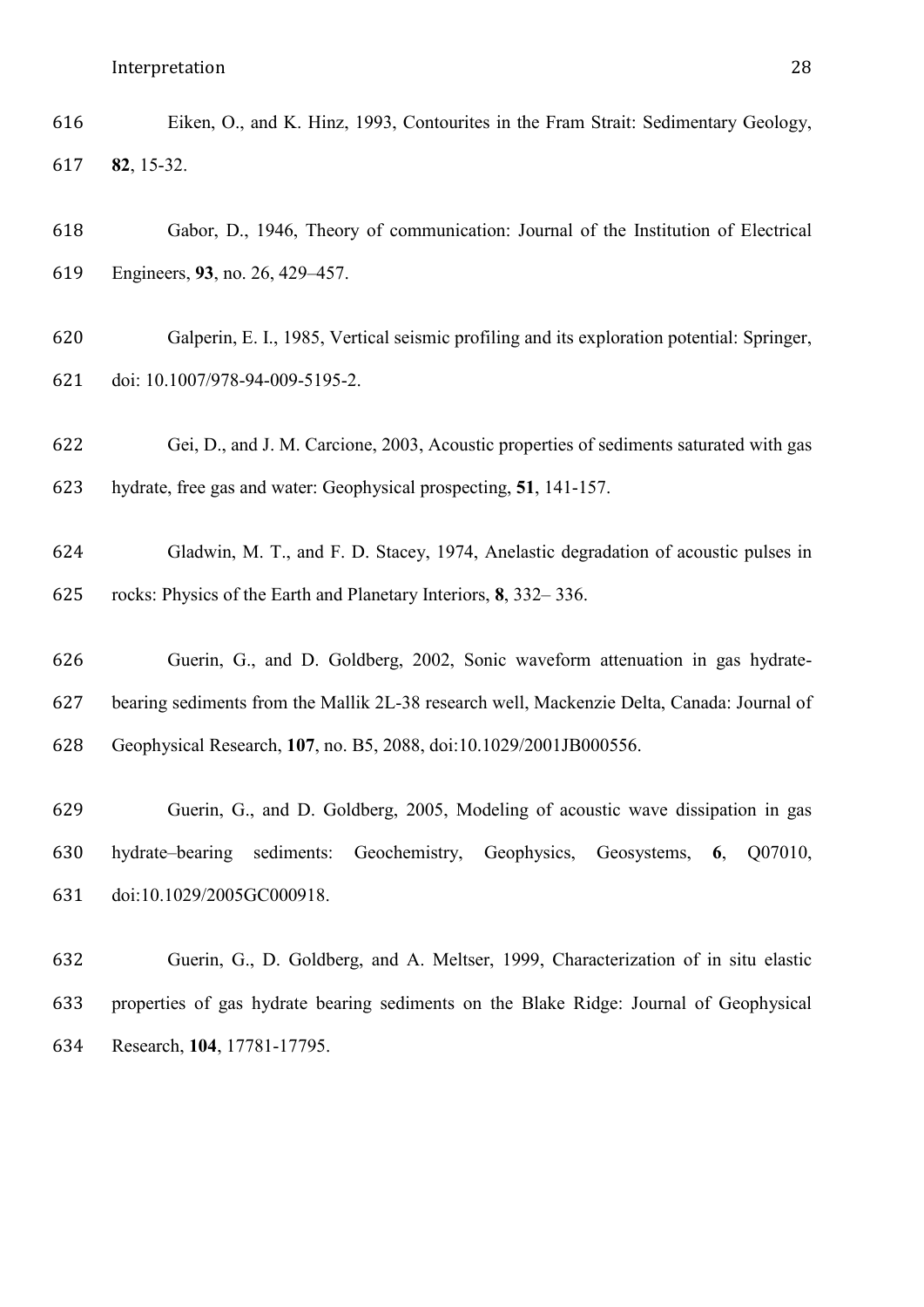Hamilton, R. M., and W. D. Mooney, 1990, Seismic-wave attenuation associated with crustal faults in the new madrid seismic zone: Science, **248**, no. 4953, 351-354, doi: 10.1126/science.248.4953.351.

 Hatherly, P. J., 1986, Attenuation measurements on shallow seismic refraction data: Geophysics, **51**, 250– 254.

 Howe, J. A., T. M. Shimmield, and R. Harland, 2008, Late Quaternary contourites and glaciomarine sedimentation in the Fram Strait: Sedimentology, **55**, no.1, 179-200.

 Hustedt, B., and R. A. Clark, 1999, Source/receiver array directivity effects on marine seismic attenuation measurements: Geophysical Prospecting, **47**, 1105-1119.

 Hustoft, S., S. Bünz, J. Mienert, and S. Chand, 2009, Gas hydrate reservoir and active methane-venting province in sediments on < 20 Ma young oceanic crust in the Fram Strait, offshore NW-Svalbard: Earth and Planetary Science Letters, **284**, no. 1-2, 12-24.

 Jacobson, R. S., G. G. Shor, Jr., and L. M. Dorman, 1981, Linear inversion of body wave data- Part II: Attenuation versus depth using spectral ratios: Geophysics, **46**, 152-162.

 Jaiswal, P., P. Dewangan, T. Ramprasad, and C. Zelt, 2012, Seismic characterization of hydrates in faulted, fine-grained sediments of Krishna-Godavari Basin: full waveform inversion: Journal of Geophysical Research, **117**, B10305, doi:10.1029/2012JB009201.

 Jannsen, D., J. Voss, and F. Theilen, 1985, Comparison of methods to determine Q in shallow marine sediments from vertical reflection seismograms: Geophysical Prospecting, **33**, 479-497, doi: 10.1111/j.1365-2478.1985.tb00762.x.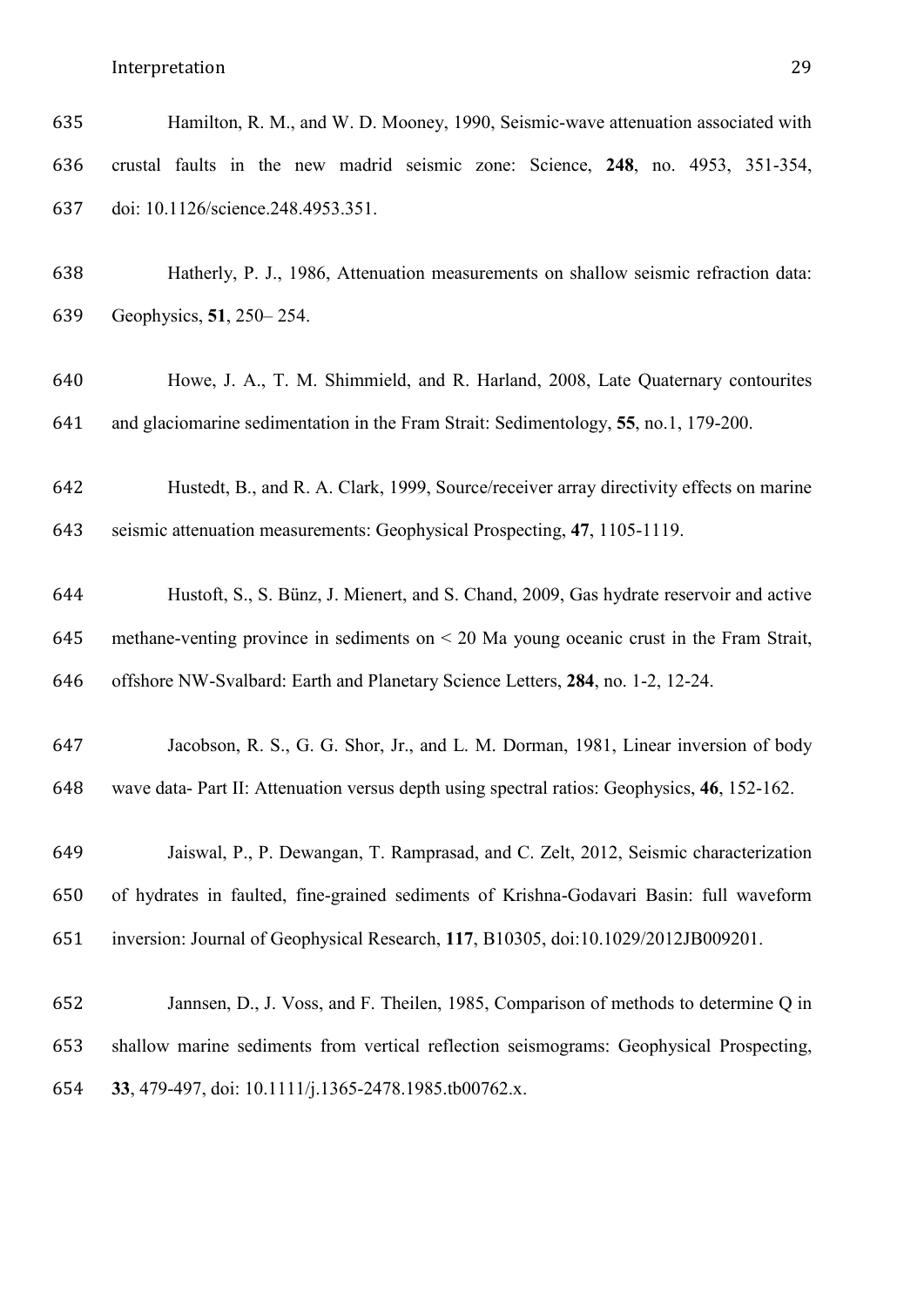| 655 | Johnston, D. H., M. N. Toksöz, and A. Timur, 1979, Attenuation of seismic waves in |
|-----|------------------------------------------------------------------------------------|
| 656 | dry and saturated rocks: II. Mechanisms: Geophysics, 44, 691-711.                  |

- Jung, J.-W., J. C. Santamarina, and K. Soga, 2012, Stress-strain response of hydrate- bearing sands: Numerical study using discrete element method simulations: Journal of Geophysical Research, **117**, B04202, doi: 10.1029/2011JB009040.
- Korenaga, J., W. S. Holbrook, S. C. Singh, and T. A. Minshull, 1997, Natural gas hydrates on the southeast US margins: Constraints from full waveform and traveltime inversions of wide angle seismic data: Journal of Geophysical Research, **102**, 15345-15365.
- Lee, M. W., and T. S. Collett, 2001, Elastic properties of gas hydrate-bearing sediments: Geophysics, **66**, 763-771.
- Lee, M. W., and T. S. Collett, 2006, Gas hydrate and free gas saturations estimated form velocity logs on Hydrate ridge, offshore Oregon, USA, *in* A. M. Tréhu, G. Bohrmann, M. E. Torres, and F. S. Colwell, eds., Proceedings of the Ocean Drilling Program, Scientific Results, **204**: College Station TX (Ocean Drilling Program), 1-25. doi:10.2973/odp.proc.sr.204.103.2006.
- Liu, B., Q. Yuan, K. H. Su, X. Yang, B. C. Wu, C. Y. Sun, and G. J. Chen, 2012, Experimental simulation of the exploitation of natural gas hydrate: Energies, **5**, 466-493, doi: 10.3390/en5020466.
- Liu, X., and P. B. Flemings, 2007, Dynamic multiphase flow model of hydrate formation in marine sediments: Journal of Geophysical Research, **112**, no. B3, B03101, doi:10.1029/2005JB004227.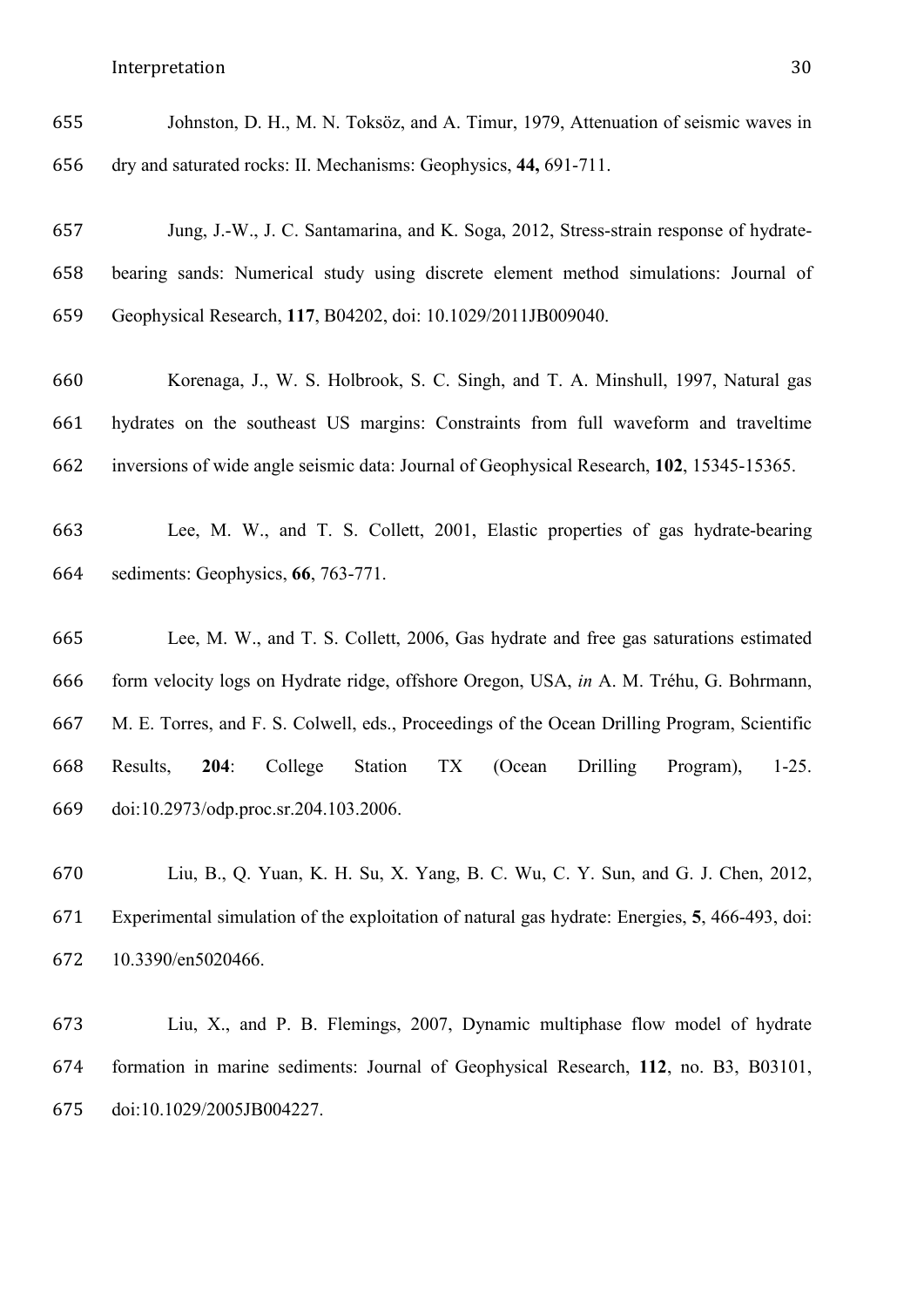- Matsushima, J., 2005, Attenuation measurements from sonic waveform logs in methane hydrate-bearing sediments at the Nankai Trough exploratory well off Tokai, central Japan: Geophysical Research Letters, **32**, L03306, 1-5, doi: 10.1029/2004GL021786.
- Matsushima, J., 2006, Seismic wave attenuation in methane hydrate-bearing sediments: vertical seismic profiling data from the Nankai Trough exploratory well, offshore Tokai, central Japan: Journal of Geophysical Research, **111**, B10101, doi:10.1029/2005JB004031.
- Mavko, G., T. Mukerji, and J. Dvorkin, 1998, The Rock Physics Handbook –Tools for Seismic Analysis in Porous Media: Cambridge University Press.
- Mavko, G. M., and A. Nur, 1979, Wave attenuation in partially saturated rocks: Geophysics, **44**, 161–178.
- Murphy, W. F., K. W. Winkler, and R. L. Kleinberg, 1986, Acoustic relaxation in sedimentary rocks: Dependence on grain contacts and fluid saturation: Geophysics, **51**, 757– 766.
- Ning, T., and L. Wen-kai, 2010, Improve Q estimates with spectrum correction based on seismic wavelet estimation: Applied Geophysics, **7**, 217-228, DOI: 10.1007/s11770-010- 0252-2.
- Nouzé, H., P. Henry, M. Noble, V. Martin, and G. Pascal, 2004, Large gas hydrate accumulations on the eastern Nankai Trough inferred from new high-resolution 2-D seismic data: Geophysical Research Letters, **31**, L13308, doi:10.1029/2004GL019848.
- O'Connell, R. J., and B. Budiansky, 1977, Viscoelastic properties of fluid-saturated cracked solids: Journal of Geophysical Research, **82**, no. 36, 5719–5735.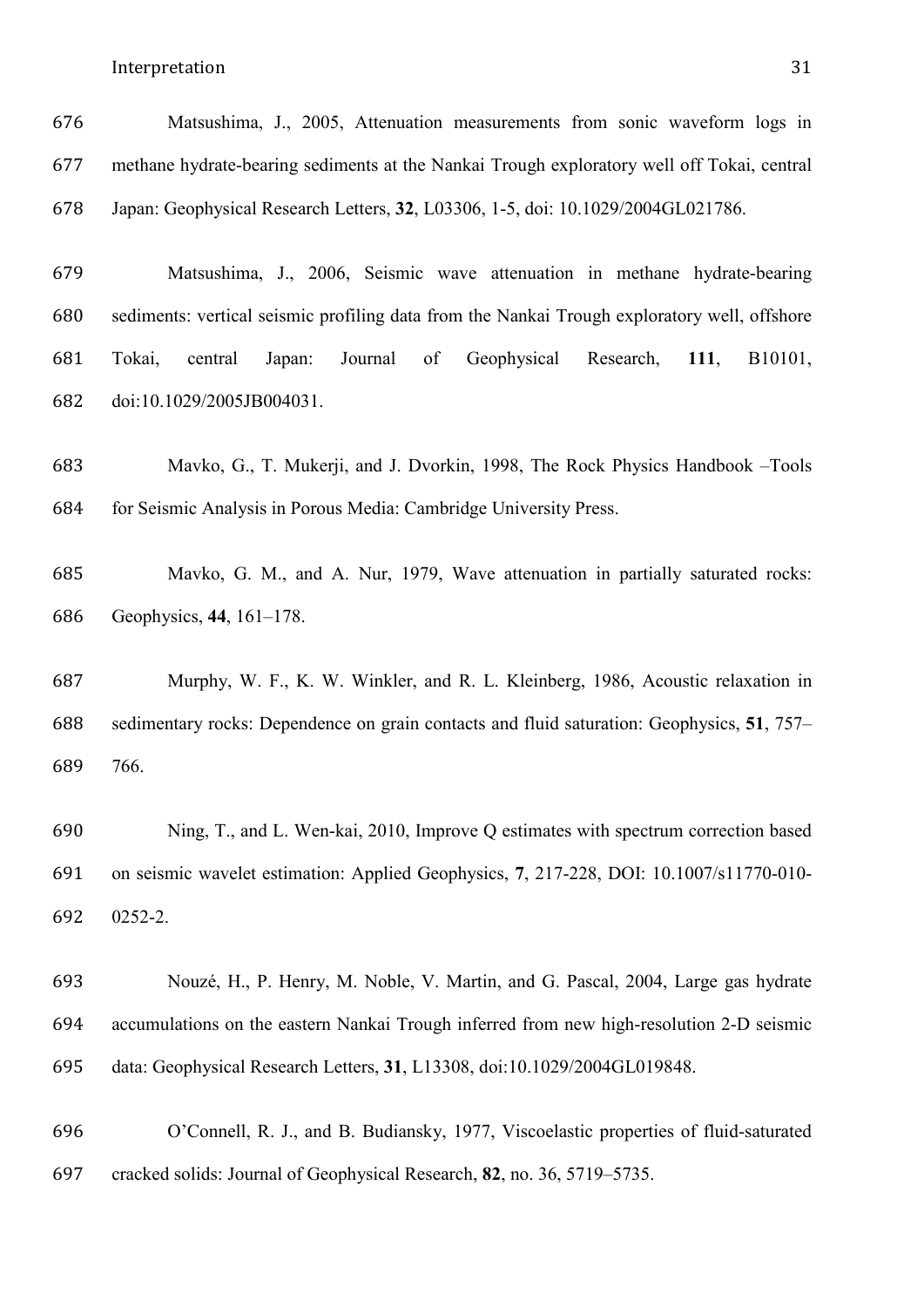O'Hara, S. G., 1989, Elastic-wave attenuation in fluid-saturated Berea sandstone: Geophysics, **54**, 785–788.

- Parra, J. O., C. L. Hackert, and P.-C. Xu, 2002, Characterization of fractured low Q zones at the Buena Vista Hills reservoir, California: Geophysics, **67**, 1061–1070.
- Petersen, C. J., S. Bünz, S. Hustoft, J. Mienert, and D. Klaeschen, 2010, High- resolution P-Cable 3D seismic imaging of gas chimney structures in gas hydrated sediments of an Arctic sediment drift: Marine and Petroleum Geology, **27**, no. 9, 1981-1994, doi: 10.1016/j.marpetgeo.2010.06.006.
- Planke, S., F. N. Eriksen, C. Berndt, J. Mienert, and D. Masson, 2009, Spotlight on Technology: P-Cable High-Resolution Seismic: Oceanography, **22**, no. 1, 85.
- Plaza-Faverola, A., S. Bünz, J. E. Johnson, S. Chand, J. Knies, J. Mienert, and P. Franek, 2015, Role of tectonic stress in seepage evolution along the gas hydrate charged Vestnesa Ridge, Fram Strait: Geophysical Research Letters, **42**, no. 3, 733-742, doi: 10.1002/2014GL062474.
- Pointer, T., E. Liu, and J. A. Hudson, 2000, Seismic wave propagation in cracked porous media: Geophysical Journal International, **142**, 199–231.
- Prasad, M., and A. Nur, 2003, Velocity and attenuation anisotropy in reservoir rocks: SEG, Expanded Abstracts, 1652-1655.
- Pratt, R. G., K. Bauer, and M. Weber, 2003, Crosshole waveform tomography velocity and attenuation images of arctic gas hydrates: SEG, expanded abstracts, 2255-2258, doi: 10.1190/1.1817798.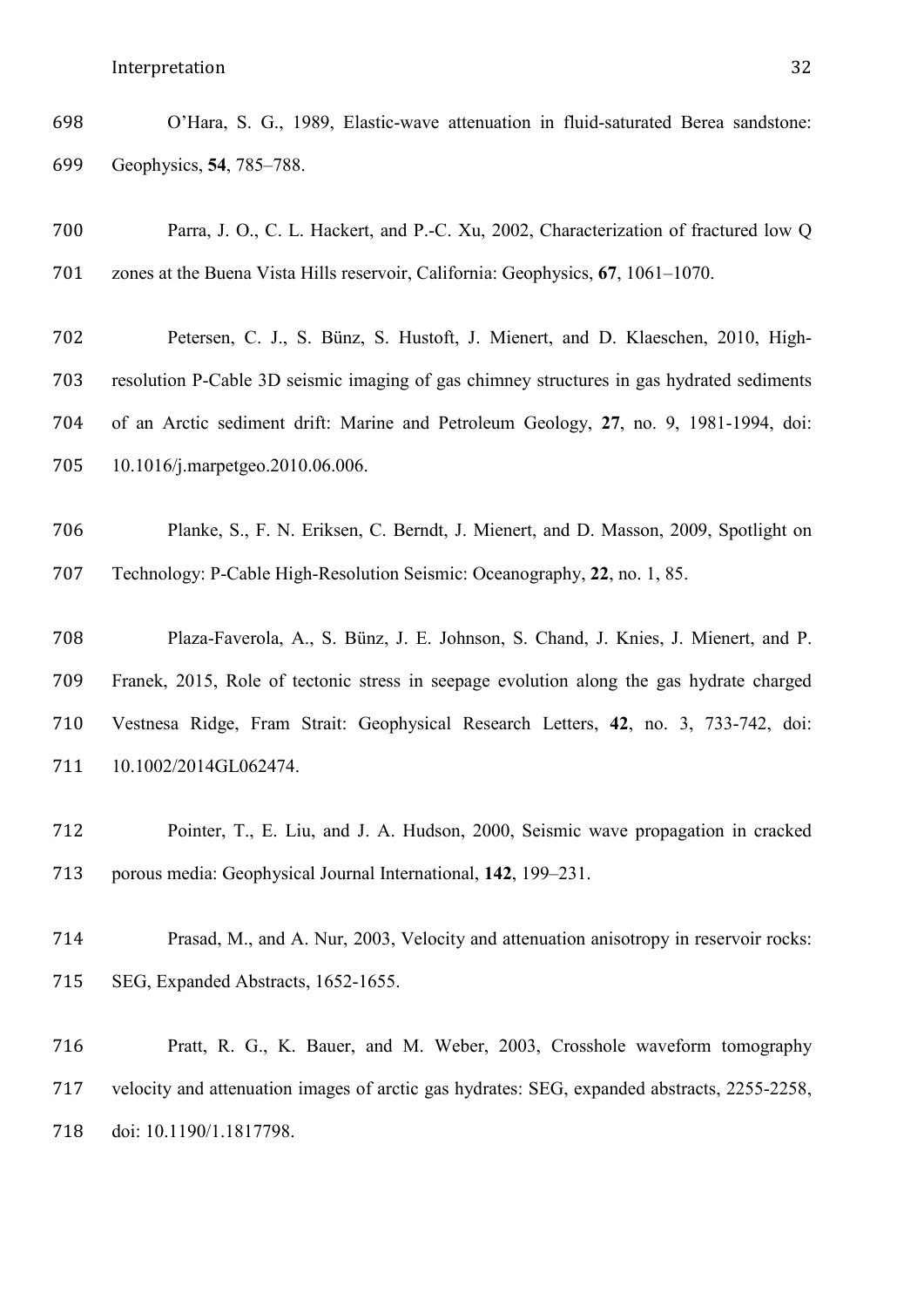| 719 | Pratt, R. G. F. Hou, K. Bauer, and M. Weber, 2005, Waveform tomography images of            |
|-----|---------------------------------------------------------------------------------------------|
| 720 | velocity and inelastic attenuation from the Mallik 2002 crosshole seismic surveys, in S. R. |
| 721 | Dallimore, and T. S. Collet, eds., Scientific results from the Mallik 2002 Gas Hydrate      |
| 722 | Production Research Well Program, Mackenzie Delta, Northwest Territories, Canada:           |
| 723 | Geological Survey of Canada, Bulletin 585, 1-14.                                            |
|     |                                                                                             |

| 724 | Priest, J. A., A. I. Best, and C. R. I. Clayton, 2006, Attenuation of seismic waves in  |
|-----|-----------------------------------------------------------------------------------------|
| 725 | methane gas hydrate-bearing sand: Geophysical Journal International, 164, 149-159, doi: |
| 726 | $10.1111/j.1365-246X.2005.02831.x.$                                                     |

 Quan, Y., and J. M. Harris, 1997, Seismic attenuation tomography using the frequency shift method: Geophysics, **62**, 895-905.

 Rapoport, M. B., L. I. Rapoport, and V. I. Ryjkov, 2004, Direct detection of oil and gas fields based on seismic inelasticity effect: The Leading Edge, **23**, 276–278.

 Reine, C., M. V. D. Baan, and R. Clark, 2009, The robustness of seismic attenuation measurements using fixed- and variable-window time-frequency transforms: Geophysics, **74**, no. 2, WA123-WA135, doi: 10.1190/1.3043726.

 Riedel, M., T. S. Collett, P. Kumar, A. V. Sathe, and A. Cook, 2010, Seismic imaging of a fractured gas hydrate system in the Krishna-Godavari basin offshore India: Marine and Petroleum Geology, **27**, 1476-1493, doi: 10.1016/j.marpetgeo.2010.06.002.

 Ritzmann, O., W. Jokat, W. Czuba, A. Guterch, R. Mjelde, and Y. Nishimura, 2004, A deep seismic transect from Hovgård Ridge to northwestern Svalbard across the continental-ocean transition: A sheared margin study: Geophysical Journal International, **157**, 683-702.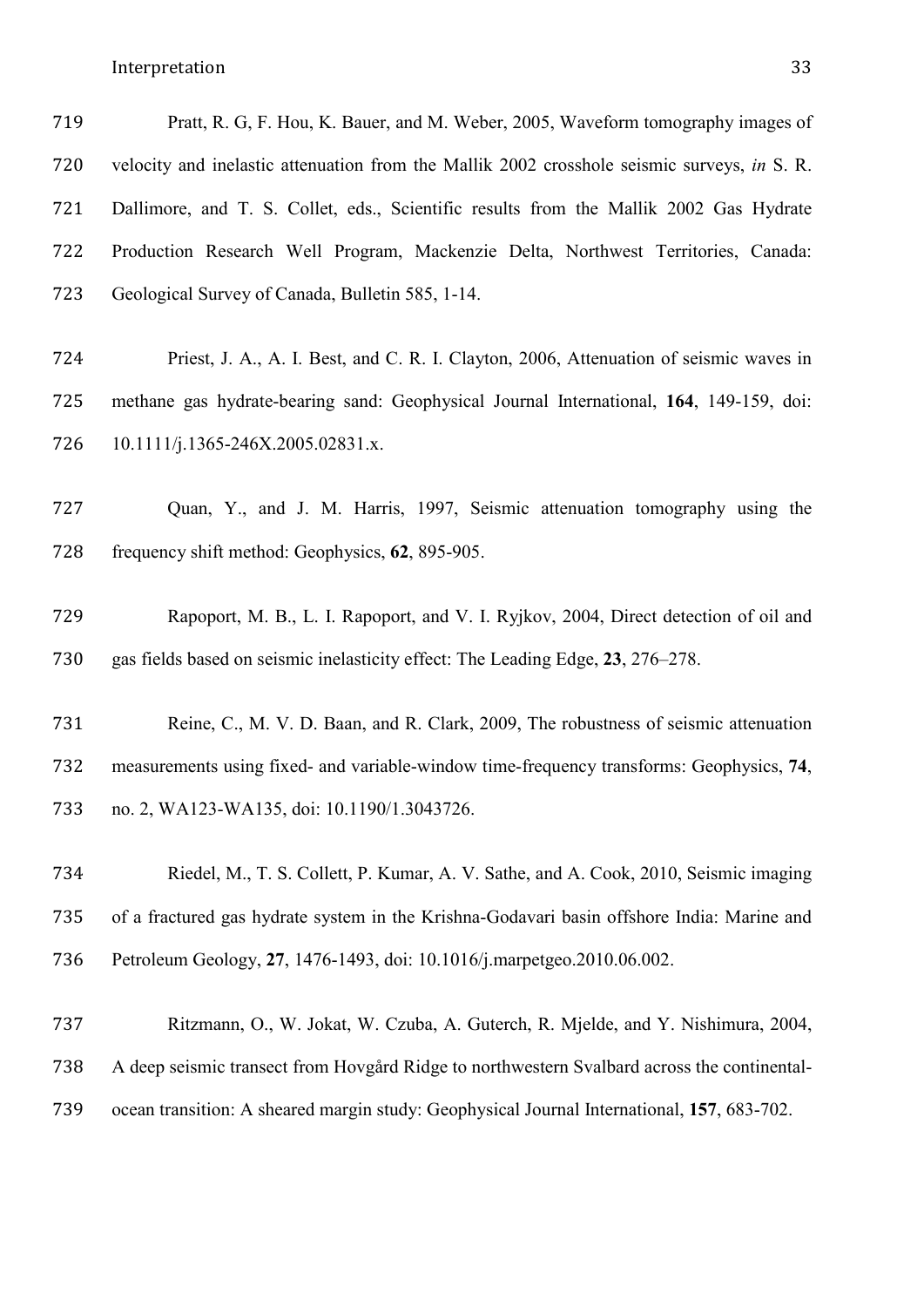- Rossi, G., D. Gei, G. Böhm, G. Madrussani, and J. M. Carcione, 2007, Attenuation tomography: an application to gas-hydrate and free-gas detection: Geophysical Prospecting, **55**, 655-669.
- Ryu, B.-J., T. S. Collett, M. Riedel, G. Y. Kim, J. H. Chun, J. J. Bahk, J. Y. Lee, J. H. Kim, and D. G. Yoo, 2013, Scientific results of the second gas hydrate drilling expedition in the Ulleung basin (UBGH2): Marine and Petroleum Geology, **47**, 1-20, doi: 10.1016/j.marpetgeo.2013.07.007.
- Sain, K., and A. K. Singh, 2011, Seismic quality factors across a bottom simulating reflector in the Makran Accretionary Prism, Arabian Sea: Marine and Petroleum Geology, **28**, no. 10, 1838-1843.
- Sain, K., A. K. Singh, N. K. Thakur, and R. Khanna, 2009, Seismic quality factor observations for gas-hydrate-bearing sediments on the western margin of India: Marine Geophysical Researches, **30**, no. 3, 137-145, DOI: 10.1007/s11001-009-9073-1.
- Sato, H., and M. C. Fehler, 1997, Seismic wave propagation and scattering in the heterogeneous earth: Springer, doi:10.1007/978-3-540-89623-4.
- Shipley T. H., M. H. Houston, R. T. Buffler, F. J. Shaub, K. J. McMillen, J. W. Ladd, and J. L. Worzel, 1979, Seismic evidence for widespread possible gas hydrate horizons on Continental slopes and Rises: The American Association of Petroleum Geologists Bulletin, **63**, 2204-2213.
- 759 Sloan, E. D., 1998, Jr., Clathrate Hydrates of Natural Gases, 2<sup>nd</sup> edition: Marcel Dekker Inc.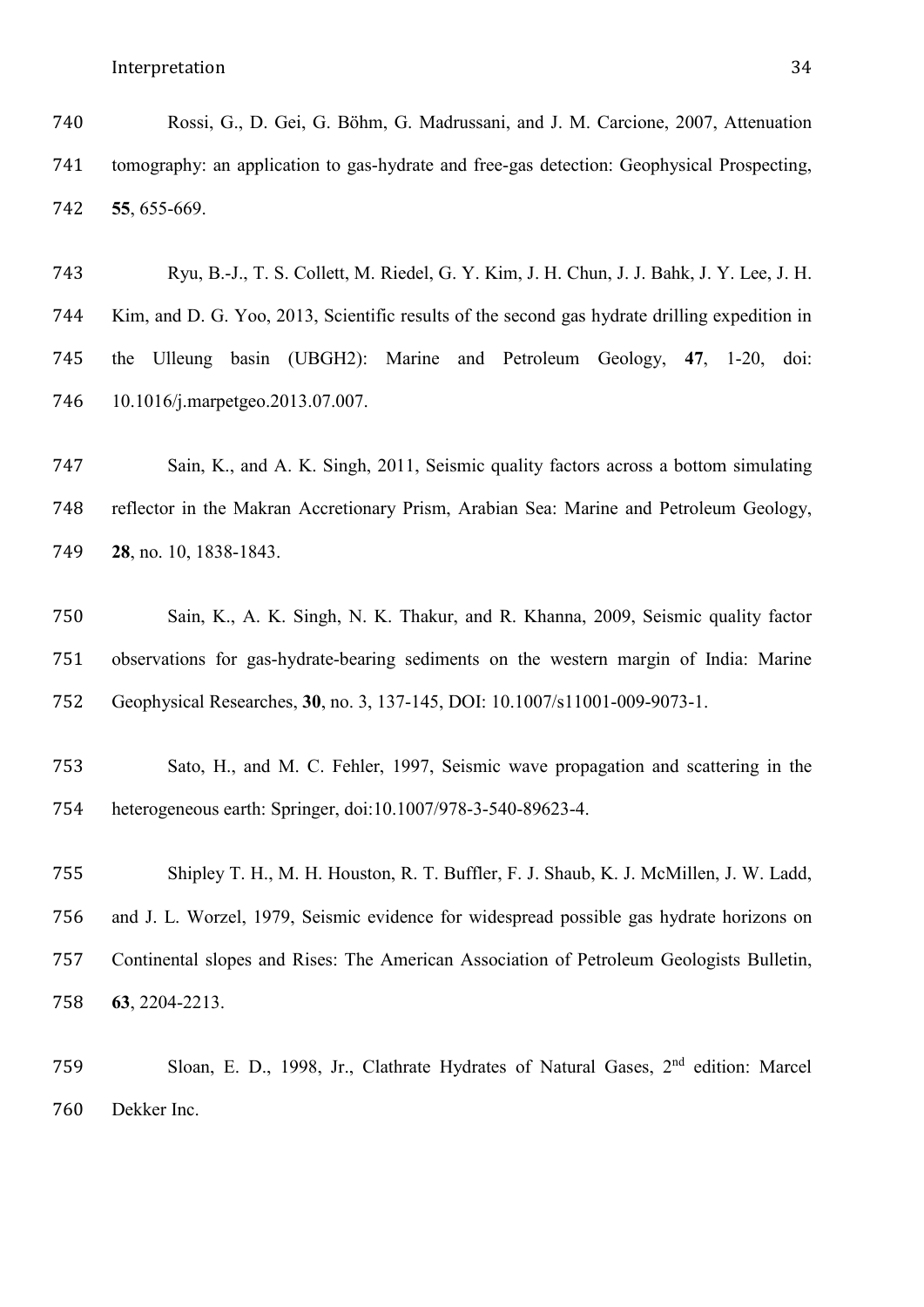| 761 | Smith, A. J., J. Mienert, S. Bünz, and J. Greinert, 2014, Thermogenic methane         |  |  |  |  |  |  |  |
|-----|---------------------------------------------------------------------------------------|--|--|--|--|--|--|--|
| 762 | injection via bubble transport into the upper Arctic Ocean from the hydrate - charged |  |  |  |  |  |  |  |
| 763 | Vestnesa Ridge, Svalbard: Geochemistry, Geophysics, Geosystems, 15, 1945–1959,        |  |  |  |  |  |  |  |
| 764 | doi:10.1002/2013GC005179.                                                             |  |  |  |  |  |  |  |
| 765 | Spencer, J. W., Jr., 1979, Bulk and shear attenuation In Berea Sandstone: The effect  |  |  |  |  |  |  |  |
| 766 | of pore fluids: Journal of Geophysical Research, 84, 7521-7523.                       |  |  |  |  |  |  |  |
| 767 | Spencer, T. W., J. R. Sonnad, and T. M. Butler, 1982, Seismic Q — Stratigraphy or     |  |  |  |  |  |  |  |
| 768 | dissipation: Geophysics, 47, 16-24, doi: 10.1190/1.1441275.                           |  |  |  |  |  |  |  |
| 769 | Talukder, M. W., 2013, VSP P-wave attenuation model study in elastic earth: spectral  |  |  |  |  |  |  |  |
| 770 | ratio method vs centroid frequency shift method: CSPG CSEG CWLS GeoConvention 2013,   |  |  |  |  |  |  |  |
| 771 | Integration: Geoscience Engineering Partnership, Calgary, Canada.                     |  |  |  |  |  |  |  |
| 772 | Toksöz, M. N., and D. H. Johnston, 1981, Seismic wave attenuation: Geophysics         |  |  |  |  |  |  |  |
| 773 | reprint series no. 2, Society of Exploration Geophysicists.                           |  |  |  |  |  |  |  |
| 774 | Toksöz, M. N., D. H. Johnston, and A. Timur, 1979, Attenuation of seismic waves in    |  |  |  |  |  |  |  |
| 775 | dry and saturated rocks: I. Laboratory measurements: Geophysics, 44, 681-690.         |  |  |  |  |  |  |  |
|     |                                                                                       |  |  |  |  |  |  |  |

comparison of different computational methods: Geophysical Prospecting, **39**, 1 – 27.

Tonn, R., 1991, The determination of the seismic quality factor Q from VSP data: A

 Vogt, P. R., K. Crane, E. Sundvor, M. D. Max, and S. L. Pfirman, 1994, Methane- generated(?) pockmarks on young, thickly sedimented oceanic crust in the Arctic: Vestnesa ridge, Fram strait: Geology, **22**, 255-258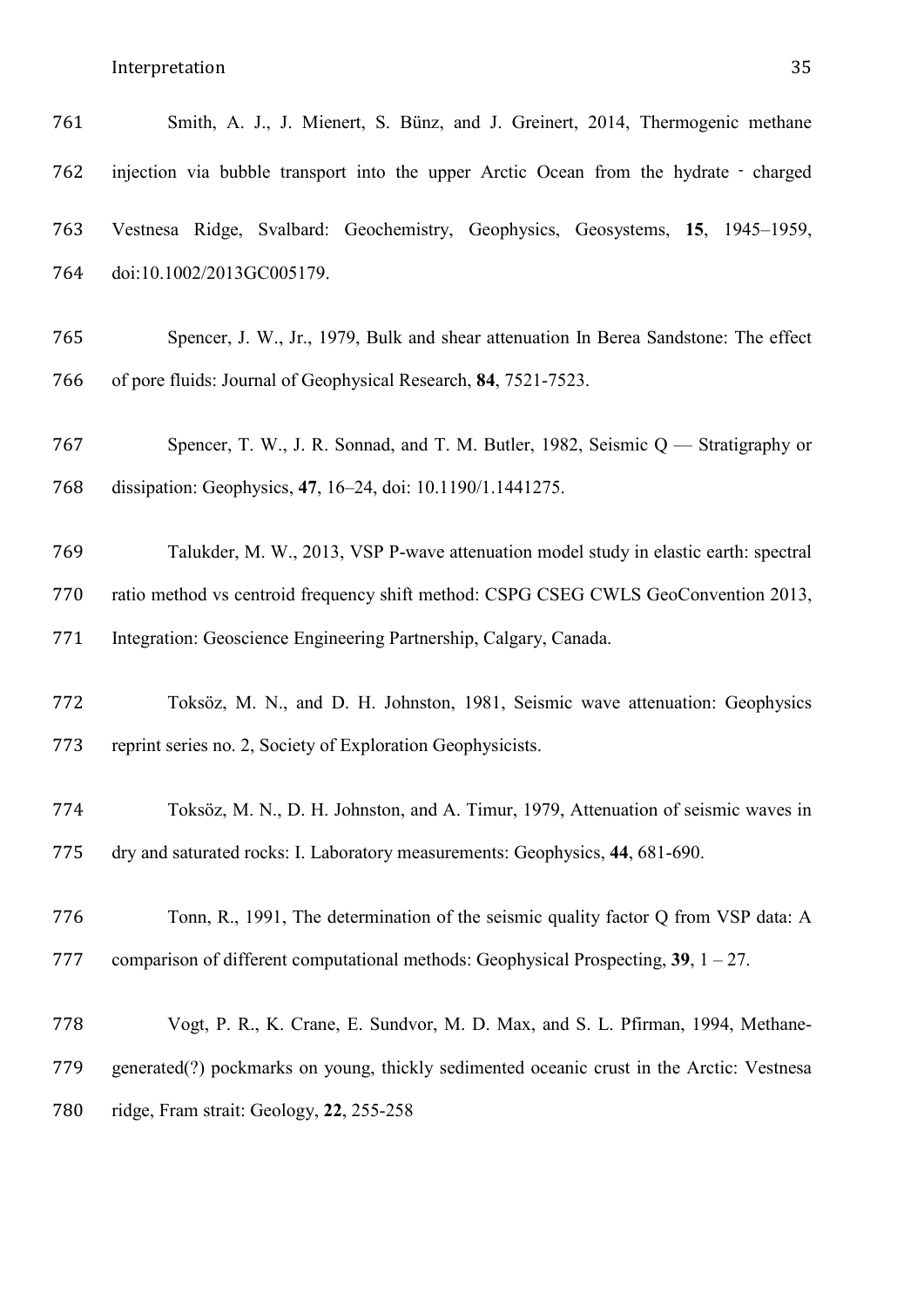| 781 | Walsh, J. B., 1966, Seismic Wave Attenuation in Rock due to Friction: Journal of |  |  |  |  |  |
|-----|----------------------------------------------------------------------------------|--|--|--|--|--|
| 782 | Geophysical research, 71, 2591-2599.                                             |  |  |  |  |  |

 Wennerberg, L., 1993, Multiple-scattering Interpretations of coda-Q Measurements: Bulletin of the Seismological Society of America, **83**, 279–290.

 Winkler, K. W., and A. Nur, 1982, Seismic attenuation: Effects of pore fluids and frictional-sliding: Geophysics, **47**, 1–15.

 Winkler, K., A. Nur, and M. Gladwin, 1979, Friction and seismic attenuation in rocks: Nature, **277**, 528–531.

 Wood, W. T., W. S. Holbrook, and H. Hoskins, 2000, In situ measurements of P-wave attenuation in methane hydrate and gas bearing sediments on the Blake Ridge, *in* C. K., Paull, R. Matsumoto, P. J. Wallace, and W. P. Dillon, eds., Proceedings of the Ocean Drilling Program, Scientific Results, **164**, 265-272.

 Yoo, D. G., N. K. Kang, B. Y. Yi, G. Y. Kim, B. J. Ryu, K. Lee, G. H. Lee, and M. Riedel, 2013, Occurrence and seismic characteristics of gas hydrate in the Ulleung basin, East Sea offshore Korea: Marine and Petroleum Geology, **47**, 236-247, doi:10.1016/j.marpetgeo.2013.07.001.

 Zhang, H., S. Yang, N. Wu, X. Su, M. Holland, P. Schultheiss, K. Rose, H. Butler, G. Humphrey, and GMS-1 Science Team, 2007, Successful and surprising results for China's first gas hydrate drilling expedition: Fire in the Ice, **7**, no. 3, 6-9.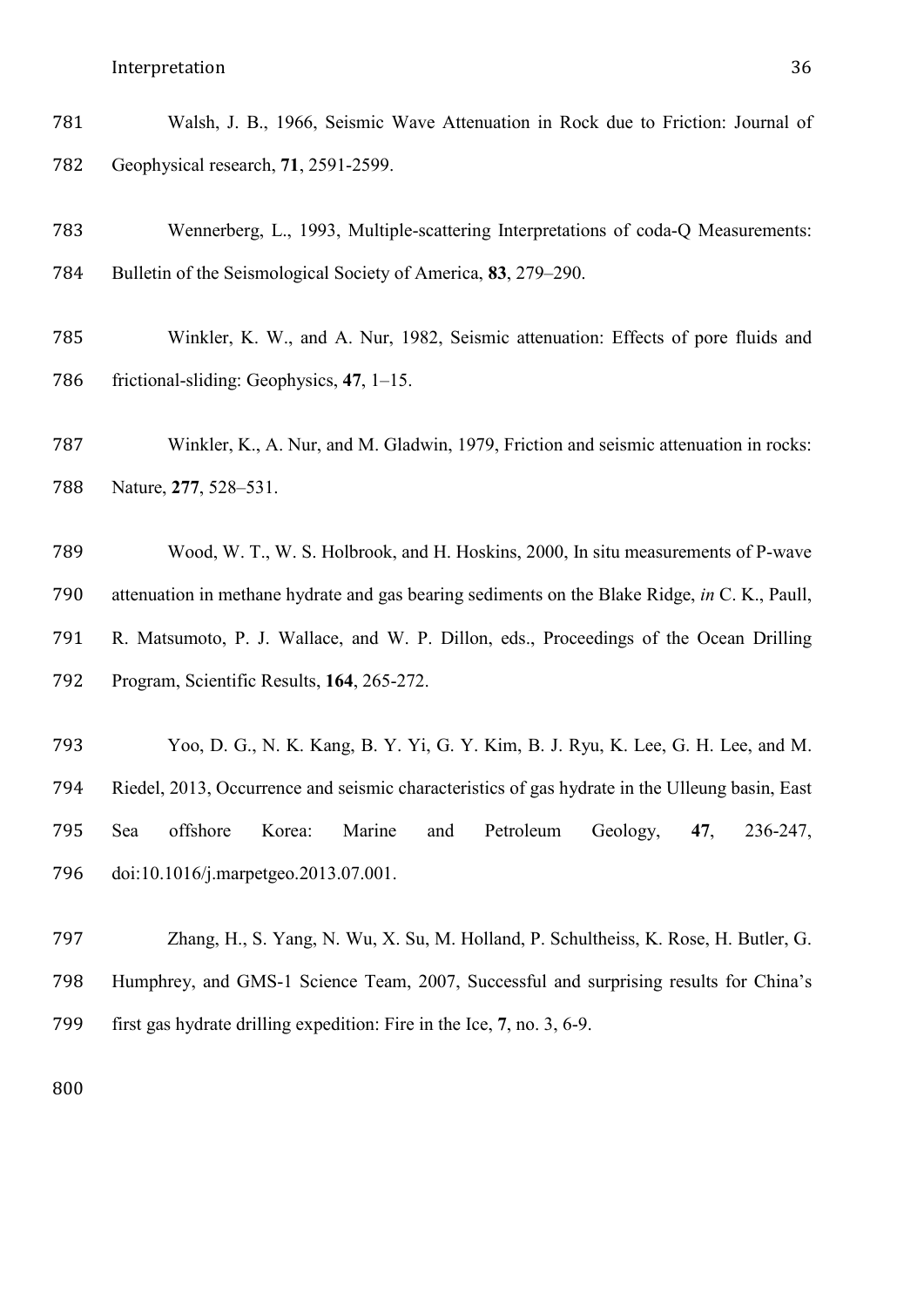# LIST OF FIGURES

 Figure 1 Bathymetry map showing the location of our study area at Vestnesa Ridge, on the west-Svalbard continental margin. The inset figure shows a seafloor time-structure map derived from the 3D seismic data. Key inlines and crosslines are indicated on this seafloor map. Two small boxes (B1 and B2) show the location of centroid frequency curves plotted in Figure 5. A velocity model was derived from the multi-channel seismic (MCS) line by Hustoft et al. (2009) (see also Figure 11d).

 Figure 2 a) Amplitude spectrum of the seismic signal near the seafloor. b) Centroid frequency of seismic signal in shallow sediments near the seafloor for different traces in seismic data. The black line shows the assumed centroid frequency at the seafloor. c) The 811 blue curve shows the mean variance of the amplitude spectrum  $(\sigma_s^2)$  at different arrival times. The red line shows the best fit line for changes of mean variance with two way travel time.

813 Figure 3 a) Sea floor reflection and BSR picked from a trace located at  $26<sup>th</sup>$  inline and  $260<sup>th</sup>$  crossline (see Figure 1 for location). b) Amplitude spectrum of the picked wavelets. c) Plot of spectral ratio (in logarithmic scale) vs frequency. The red curve shows the best fit line 816 ( $L_1$  norm) in this plot. Q is derived from the slope of the best fit line.

 Figure 4 a) Selected seismic section (Inline 115, see Figure 1 for location) from the 3D seismic data. b) Centroid frequency plot corresponding to the seismic section. Black arrows indicate the possible sub-surface fluid migration through gas chimneys and subsequent seafloor gas seepage. c) Acoustic flares documenting active seepage (modified from Bünz et al., 2012). The black line shows the location of the inline shown in a) and b).

822 Figure 5 a) Seismic trace corresponding to  $183<sup>rd</sup>$  Inline and  $1093<sup>rd</sup>$  crossline (location 823 of the trace lies in the center of B1 as shown in Figure 1). Q has been estimated for the L1,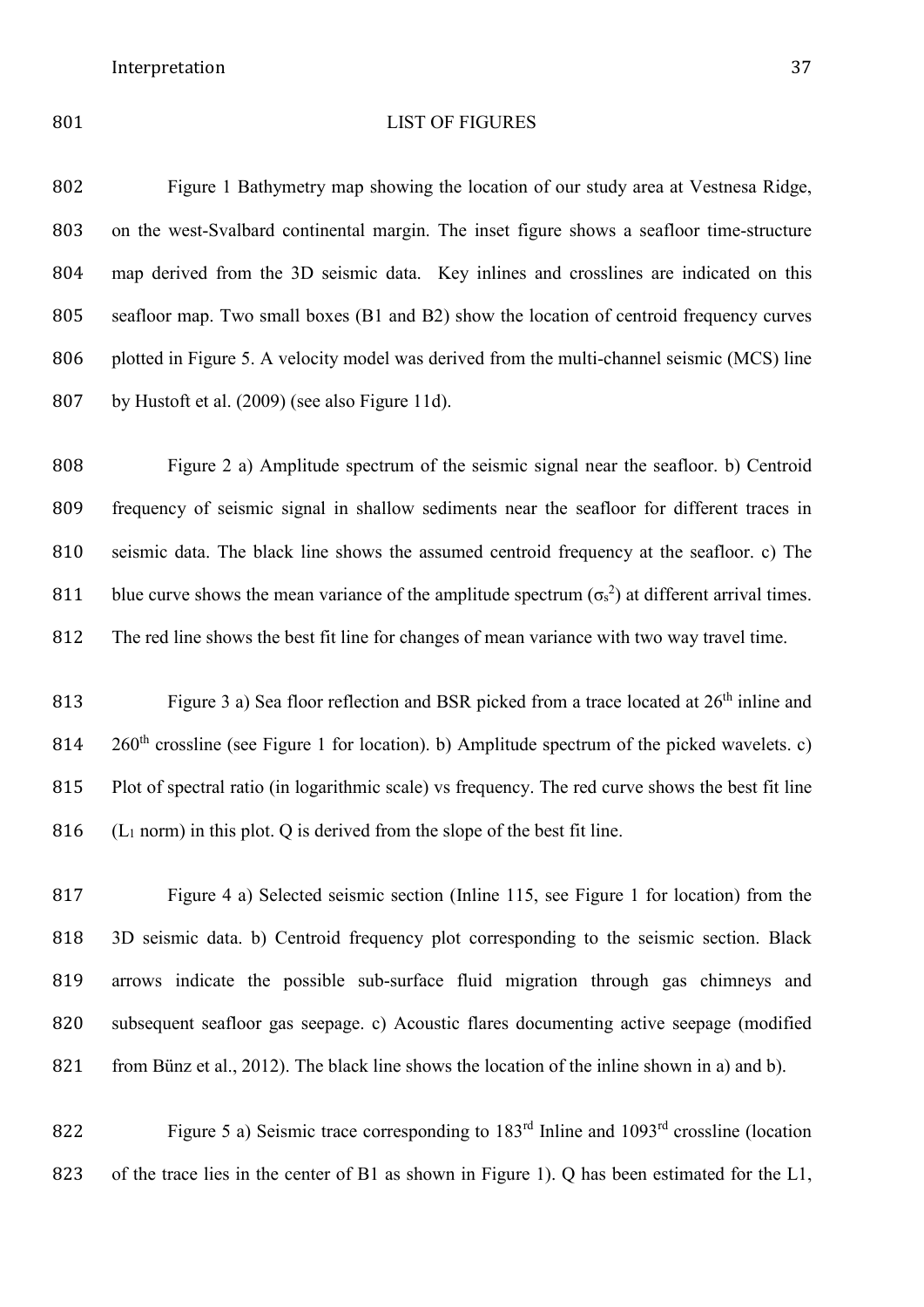824 L2, L3, L4 and L5 intervals. b) Centroid frequencies calculated in the 5 ms sliding time 825 window (Figure 5a). c) Centroid frequency trend/curve for 25 traces in a 31.25 x 31.25 m<sup>2</sup> 826 small box B1 (Figure 1). d) The black curve shows the centroid frequency curve. The green 827 curves show the synthetic centroid frequency curves corresponding to Q model 1 ( $Q_{L1}=500$ , 828 QL2=400, QL3=300, QL4=200, and QL5=100), Q model 2 (QL1=70, QL2=100, QL3=200, 829 Q<sub>L4</sub>=300, and Q<sub>L5</sub>=500), Q model 3 (Q<sub>L1</sub>=150, Q<sub>L2</sub>=125, Q<sub>L3</sub>=100, Q<sub>L4</sub>=75, and Q<sub>L5</sub>=50), Q 830 model 4 (Q<sub>L1</sub>=50, Q<sub>L2</sub>=75, Q<sub>L3</sub>=150, Q<sub>L4</sub>=30, and Q<sub>L5</sub>=200), and Q model 5 (Q<sub>L1</sub>=90, 831  $Q_{L2}=65$ ,  $Q_{L3}=50$ ,  $Q_{L4}=40$ , and  $Q_{L5}=30$ ). The red curve shows the synthetic centroid frequency 832 curve for the best fit  $(L_1 \text{ norm})$  Q model. b) 5 layer best fit Q model (red) and 7 layer best fit 833 Q model (green) for a centroid frequency curve (location shown by a small box B2 in Figure 834 1).

 Figure 6 a) Seismic section of Inline 69 (see Figure 1 for location) with picked 836 seafloor and three major subsurface reflections. L1, L2, L3, and L4 show the layers for which Q is estimated. b) Overlay of seismic section and Q estimates obtained from centroid frequency shift method. c) Overlay of seismic section and Q estimates obtained from spectral ratio method.

840 Figure 7 Q slices for different layers estimated using centroid frequency shift method. 841 Q slices (a), (b), (c), and (d) correspond to layers L1, L2, L3, and L4 (Figure 6a) respectively.

842 Figure 8 a) Seismic trace corresponding to  $98<sup>th</sup>$  inline and  $686<sup>th</sup>$  crossline (see Figure 1 843 for location). L1, L2, L3, and L4 are four layers between five reflections  $(R_1, R_2, R_3, R_4,$  and 844 R<sub>5</sub>). b)  $AS_1$ ,  $AS_2$ ,  $AS_3$ ,  $AS_4$ , and  $AS_5$  are amplitude spectra calculated over time windows  $R_1$ , 845 R<sub>2</sub>, R<sub>3</sub>, R<sub>4</sub>, and R<sub>5</sub> respectively. c), d), e), and f) show spectral ratio vs frequency plot. The red 846 lines show the best fit line derived using  $L_1$  norm.  $Q_{L1}$ ,  $Q_{L2}$ ,  $Q_{L3}$ , and  $Q_{L4}$  are the derived Q 847 values for layers L1, L2, L3, and L4 respectively.